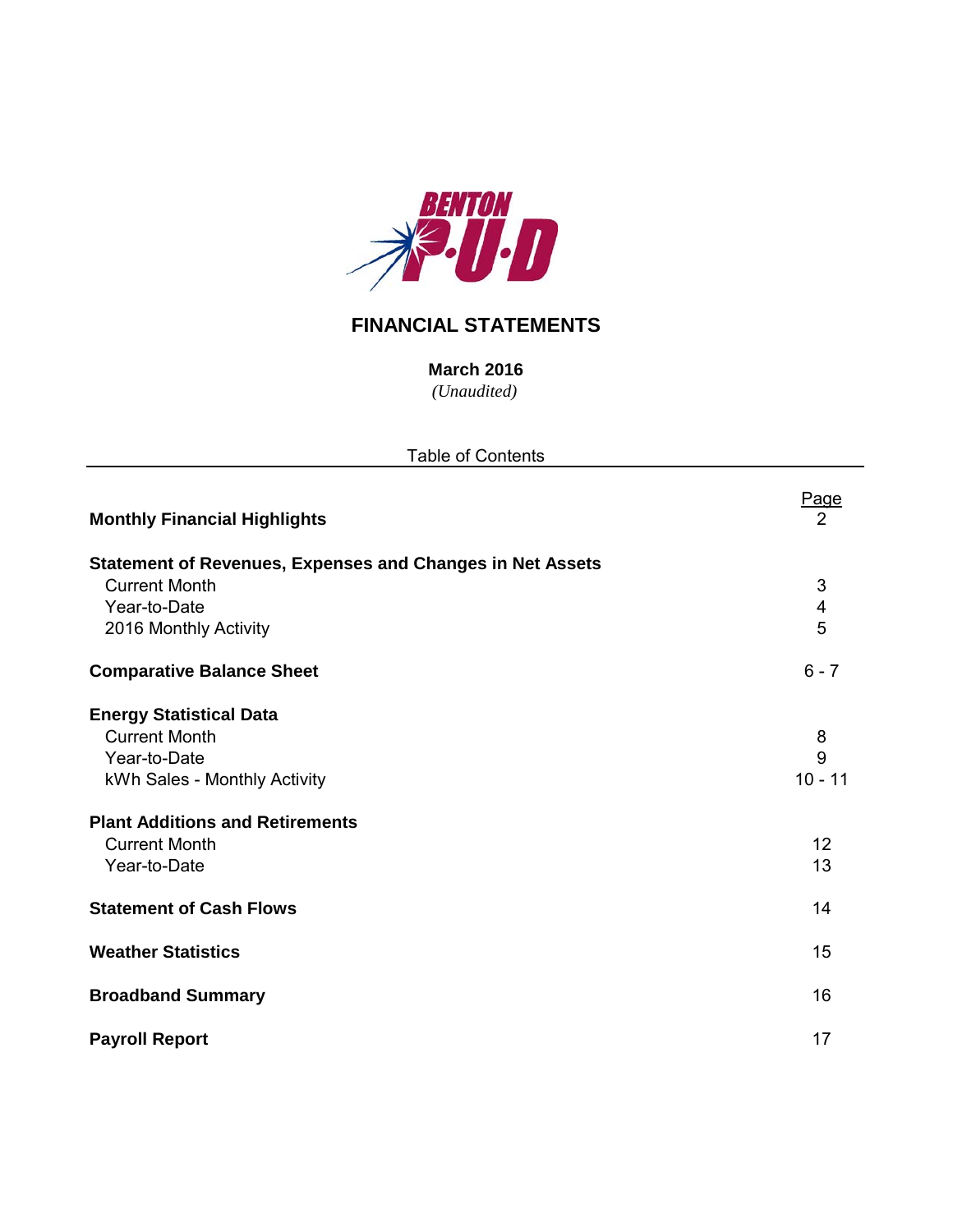

# *Financial Highlights*

*March 2016*

**UGO ST**  *Issue date: 4/25/16*

Financial highlights for the month of March:

- District operations resulted in an increase in net assets of \$970,000 for the month.
- The average temperature of 52.0° was 5.5° above normal. Cumulative heating degree days were 7% above last year.<br>> Total retail kWh billed during March was down 2% from last year and 8% below budget
- Total retail kWh billed during March was down 2% from last year and 8% below budget.
- $\triangleright$  Net power supply costs were \$5.9 million for the month with sales for resale of \$1.5 million and an average price of \$19 per MWh.
- March's non-power operating costs of \$1.7 million before taxes and depreciation were 9% below budget.
- $\triangleright$  Net capital expenditures were \$1.3M for the month.

| (in thousands of dollars)     |            |           |            |     |            |     |     |     |            |     |            |            |                  |                                |
|-------------------------------|------------|-----------|------------|-----|------------|-----|-----|-----|------------|-----|------------|------------|------------------|--------------------------------|
| <b>Change in Net Position</b> | <b>Jan</b> | Feb       | <b>Mar</b> | Apr | <b>May</b> | Jun | Jul | Aug | <b>Sep</b> | Oct | <b>Nov</b> | <b>Dec</b> | <b>Total YTD</b> | <b>Annual</b><br><b>Budget</b> |
| Actual                        | (S517)     | (\$1,277) | \$969      |     |            |     |     |     |            |     |            |            | (\$825)          |                                |
| <b>Budget</b>                 | $(\$464)$  | (\$1,452) | \$511      |     |            |     |     |     |            |     |            |            | (\$1,405)        | (\$15)                         |
|                               |            |           |            |     |            |     |     |     |            |     |            |            |                  |                                |
| <b>Net Power Costs</b>        | Jan        | Feb       | Mar        | Apr | May        | Jun | Jul | Aug | Sep        | Oct | Nov        | <b>Dec</b> | <b>Total</b>     | Annual<br><b>Budget</b>        |
| Power Supply Costs            | \$8,359    | \$7,716   | \$7,578    |     |            |     |     |     |            |     |            |            | \$23,653         | \$101,896                      |
| Less: Sales for Resale        | (1, 552)   | (1,441)   | (1,631)    |     |            |     |     |     |            |     |            |            | (4,625)          | (20, 208)                      |
| Net Power Costs               | \$6,806    | \$6,275   | \$5,947    |     |            |     |     |     |            |     |            |            | \$19,028         | \$81,688                       |
|                               |            |           |            |     |            |     |     |     |            |     |            |            |                  |                                |
| <b>Net Capital Costs</b>      | Jan        | Feb       | <b>Mar</b> | Apr | <b>May</b> | Jun | Jul | Aug | <b>Sep</b> | Oct | <b>Nov</b> | <b>Dec</b> | <b>Total</b>     | <b>Annual</b><br><b>Budget</b> |
| <b>Capital Expenditures</b>   | \$993      | \$997     | \$1,275    |     |            |     |     |     |            |     |            |            | \$3,265          | \$15,566                       |
| Less: Capital Contributions   | (155)      | (98)      | (109)      |     |            |     |     |     |            |     |            |            | (363)            | (1,285)                        |
| Net Capital Costs             | \$837      | \$899     | \$1,166    |     |            |     |     |     |            |     |            |            | \$2,902          | \$14,281                       |
|                               |            |           |            |     |            |     |     |     |            |     |            |            |                  |                                |
| <b>Load Statistics</b>        | Jan        | Feb       | Mar        | Apr | May        | Jun | Jul | Aug | <b>Sep</b> | Oct | <b>Nov</b> | <b>Dec</b> | <b>Total</b>     | <b>Annual</b><br><b>Budget</b> |
| aMW - Retail Sales Billed     | 192        | 175       | 145        |     |            |     |     |     |            |     |            |            | 171              | 202                            |
| aMW - Sales for Resale        | 79         | 86        | 101        |     |            |     |     |     |            |     |            |            | 89               | 48                             |









| <b>Current Ratio</b>                    | 3.48:1 |
|-----------------------------------------|--------|
| Debt Service Coverage (2013 actual)     | 3.14   |
| Debt Service Coverage (2014 Actual)     | 3.38   |
| Debt Service Coverage (2015 Actual)     | 2.93   |
| Debt Service Coverage (2016 projection) | 2.80   |
| (includes capital contributions)        |        |

| <b>Other Statistics</b>                 |    |        |         |  |  |  |  |  |  |  |
|-----------------------------------------|----|--------|---------|--|--|--|--|--|--|--|
| Unrestricted Undesignated Reserves      | \$ | 29.1   | million |  |  |  |  |  |  |  |
| Bond Insurance Replacement (designated) | \$ | 3.1    | million |  |  |  |  |  |  |  |
| Power Market Volatility (designated)    | \$ | 3.3    | million |  |  |  |  |  |  |  |
| Special Capital (designated)            | \$ | 5.3    | million |  |  |  |  |  |  |  |
| Customer Deposits (designated)          | \$ | 1.4    | million |  |  |  |  |  |  |  |
| Bond Principal & Interest (restricted)  | \$ | 2.2    | million |  |  |  |  |  |  |  |
| Bond Reserve Account (restricted)       | \$ | 1.1    | million |  |  |  |  |  |  |  |
| <b>Net Utility Plant</b>                | \$ | 120.5  | million |  |  |  |  |  |  |  |
| Long-Term Debt                          | \$ | 52.7   | million |  |  |  |  |  |  |  |
| <b>Active Service Agreements</b>        |    | 51.337 |         |  |  |  |  |  |  |  |
| Non-Contingent Employees                |    | 149.25 |         |  |  |  |  |  |  |  |
| Contingent YTD FTE's                    |    | 0.76   |         |  |  |  |  |  |  |  |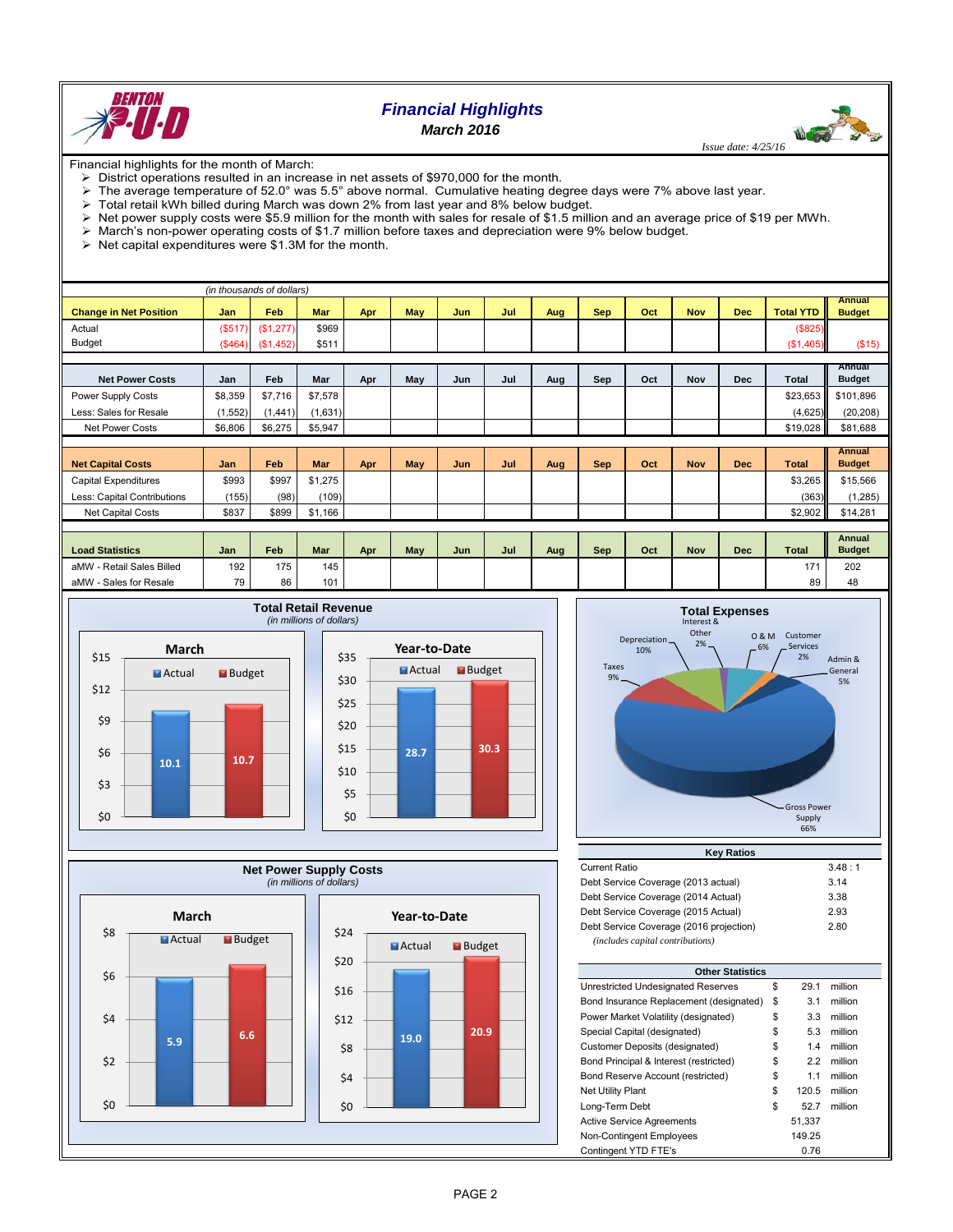### **PUBLIC UTILITY DISTRICT NO.1 OF BENTON COUNTY STATEMENT OF REVENUES, EXPENSES, AND CHANGES IN NET POSITION CURRENT MONTH**

|                                                            | 3/31/2016     |               | 3/31/2015                |               |                          |
|------------------------------------------------------------|---------------|---------------|--------------------------|---------------|--------------------------|
|                                                            | <b>ACTUAL</b> | <b>BUDGET</b> | <b>PCT</b><br><b>VAR</b> | <b>ACTUAL</b> | <b>PCT</b><br><b>VAR</b> |
| <b>OPERATING REVENUES</b>                                  |               |               |                          |               |                          |
| Energy Sales - Retail                                      | \$10,050,551  | \$10,687,508  | -6%                      | \$9,112,835   | 10%                      |
| <b>Energy Sales for Resale</b>                             | 1,537,368     | 1,431,225     | 7%                       | 2,437,608     | $-37%$                   |
| Transmission of Power for Others                           | 93,851        | (47, 129)     | >200%                    | 75,941        | 24%                      |
| <b>Broadband Revenue</b>                                   | 168,670       | 162,043       | 4%                       | 163,217       | 3%                       |
| <b>Other Revenue</b>                                       | 538,251       | 324,984       | 66%                      | 481,488       | 12%                      |
| <b>TOTAL OPERATING REVENUES</b>                            | 12,388,691    | 12,558,631    | $-1%$                    | 12,271,087    | 1%                       |
| <b>OPERATING EXPENSES</b>                                  |               |               |                          |               |                          |
| <b>Purchased Power</b>                                     | 6,395,487     | 6,866,724     | $-7%$                    | 6,181,274     | 3%                       |
| <b>Purchased Transmission &amp; Ancillary Services</b>     | 1,149,342     | 1,065,933     | 8%                       | 1,164,911     | $-1%$                    |
| <b>Conservation Program</b>                                | 26,344        | 11,893        | 122%                     | (161, 157)    | $-116%$                  |
| <b>Total Power Supply</b>                                  | 7,571,173     | 7,944,550     | $-5%$                    | 7.185.028     | 5%                       |
| Transmission Operation & Maintenance                       | 19,605        | 6,650         | 195%                     | 26,396        | -26%                     |
| Distribution Operation & Maintenance                       | 714,348       | 859,884       | $-17%$                   | 915,255       | $-22%$                   |
| <b>Broadband Expense</b>                                   | 83,545        | 72,192        | 16%                      | 103,403       | $-19%$                   |
| Customer Accounting, Collection & Information              | 326,396       | 348,643       | $-6%$                    | 345,313       | $-5%$                    |
| Administrative & General                                   | 507,316       | 537,074       | $-6%$                    | 629,546       | $-19%$                   |
| Subtotal before Taxes & Depreciation                       | 1,651,211     | 1,824,442     | $-9%$                    | 2,019,912     | $-18%$                   |
| Taxes                                                      | 1,019,926     | 1,071,521     | -5%                      | 1,000,179     | 2%                       |
| Depreciation & Amortization                                | 1,194,304     | 1,145,695     | 4%                       | 1,168,660     | 2%                       |
| <b>Total Other Operating Expenses</b>                      | 3,865,440     | 4,041,658     | $-4%$                    | 4,188,752     | $-8%$                    |
| <b>TOTAL OPERATING EXPENSES</b>                            | 11,436,613    | 11,986,208    | $-5%$                    | 11,373,779    | 1%                       |
| <b>OPERATING INCOME (LOSS)</b>                             | 952,078       | 572,423       | 66%                      | 897,308       | 6%                       |
| <b>NONOPERATING REVENUES &amp; EXPENSES</b>                |               |               |                          |               |                          |
| Interest Income                                            | 29,676        | (16, 965)     | >200%                    | 23,459        | 27%                      |
| Other Income                                               | 98,287        | 31,339        | >200%                    | 38,001        | 159%                     |
| <b>Other Expense</b>                                       |               |               | n/a                      |               | n/a                      |
| <b>Interest Expense</b>                                    | (273, 389)    | (206, 837)    | 32%                      | (229,003)     | 19%                      |
| Debt Discount/Premium Amortization & Loss on Defeased Debt | 35,230        | 35,230        | 0%                       | 36,018        | $-2%$                    |
| MtM Gain/(Loss) on Investments                             | 18,020        |               | n/a                      | 37,570        | $-52%$                   |
| <b>TOTAL NONOPERATING REVENUES &amp; EXPENSES</b>          | (92, 176)     | (157, 233)    | -41%                     | (93, 956)     | $-2%$                    |
| <b>INCOME (LOSS) BEFORE CAPITAL CONTRIBUTIONS</b>          | 859,902       | 415,190       | 107%                     | 803,352       | 7%                       |
| <b>CAPITAL CONTRIBUTIONS</b>                               | 109,333       | 95,481        | 15%                      | 142,009       | -23%                     |
| <b>CHANGE IN NET POSITION</b>                              | \$969,234     | \$510,671     | 90%                      | \$945,362     | 3%                       |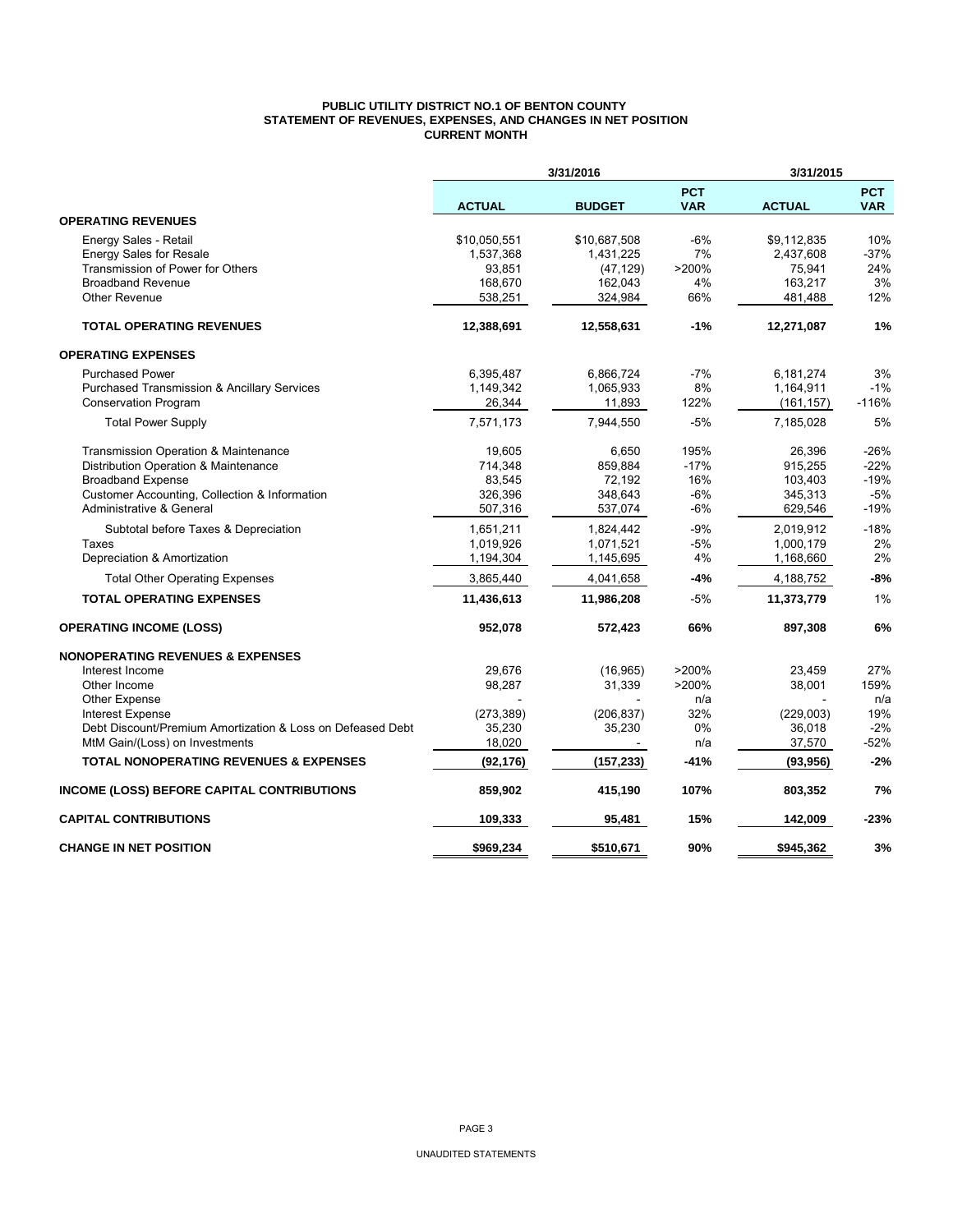### **PUBLIC UTILITY DISTRICT NO.1 OF BENTON COUNTY STATEMENT OF REVENUES, EXPENSES, AND CHANGE IN NET POSITION YEAR TO DATE**

|                                                            |               | 3/31/2016     |                          | 3/31/2015     |                          |
|------------------------------------------------------------|---------------|---------------|--------------------------|---------------|--------------------------|
|                                                            | <b>ACTUAL</b> | <b>BUDGET</b> | <b>PCT</b><br><b>VAR</b> | <b>ACTUAL</b> | <b>PCT</b><br><b>VAR</b> |
| <b>OPERATING REVENUES</b>                                  |               |               |                          |               |                          |
| Energy Sales - Retail                                      | \$28,650,074  | \$30,324,775  | -6%                      | \$26,962,908  | 6%                       |
| <b>Energy Sales for Resale</b>                             | 4,385,323     | 4,709,119     | $-7%$                    | 6,513,155     | -33%                     |
| Transmission of Power for Others                           | 239,413       | 171,606       | 40%                      | 192,690       | 24%                      |
| <b>Broadband Revenue</b>                                   | 502,519       | 538,875       | $-7%$                    | 525,852       | $-4%$                    |
| <b>Other Revenue</b>                                       | 694,628       | 725,673       | -4%                      | 662,788       | 5%                       |
| <b>TOTAL OPERATING REVENUES</b>                            | 34,471,958    | 36,470,048    | $-5%$                    | 34,857,394    | $-1%$                    |
| <b>OPERATING EXPENSES</b>                                  |               |               |                          |               |                          |
| <b>Purchased Power</b>                                     | 20,203,868    | 22,482,952    | $-10%$                   | 18,561,635    | 9%                       |
| <b>Purchased Transmission &amp; Ancillary Services</b>     | 3,273,072     | 3,252,613     | 1%                       | 3,342,386     | $-2%$                    |
| <b>Conservation Program</b>                                | 169,040       | 35,679        | >200%                    | (68, 745)     | $> -200%$                |
| <b>Total Power Supply</b>                                  | 23,645,981    | 25,771,244    | $-8%$                    | 21,835,275    | 8%                       |
| Transmission Operation & Maintenance                       | 29,766        | 19,950        | 49%                      | 67,913        | $-56%$                   |
| Distribution Operation & Maintenance                       | 2,127,516     | 2.303.449     | $-8%$                    | 2,423,111     | $-12%$                   |
| <b>Broadband Expense</b>                                   | 160,705       | 167,193       | -4%                      | 247,913       | $-35%$                   |
| Customer Accounting, Collection & Information              | 793,617       | 849,375       | $-7%$                    | 798,823       | $-1%$                    |
| <b>Administrative &amp; General</b>                        | 1,701,227     | 1,653,620     | 3%                       | 1,876,517     | $-9%$                    |
| Subtotal before Taxes & Depreciation                       | 4,812,831     | 4,993,587     | $-4%$                    | 5,414,278     | $-11%$                   |
| Taxes                                                      | 3,334,051     | 3,483,014     | $-4%$                    | 3,166,376     | 5%                       |
| Depreciation & Amortization                                | 3,588,262     | 3,470,005     | 3%                       | 3,510,886     | 2%                       |
| <b>Total Other Operating Expenses</b>                      | 11,735,143    | 11,946,606    | $-2%$                    | 12,091,539    | $-3%$                    |
| <b>TOTAL OPERATING EXPENSES</b>                            | 35,381,124    | 37,717,850    | -6%                      | 33,926,815    | 4%                       |
| <b>OPERATING INCOME (LOSS)</b>                             | (909, 166)    | (1, 247, 802) | -27%                     | 930,579       | $-198%$                  |
| <b>NONOPERATING REVENUES &amp; EXPENSES</b>                |               |               |                          |               |                          |
| Interest Income                                            | 82.710        | 106.800       | $-23%$                   | 68.984        | 20%                      |
| Other Income                                               | 98,345        | 94,017        | 5%                       | 175,817       | $-44%$                   |
| <b>Other Expense</b>                                       |               |               | n/a                      |               | n/a                      |
| Interest Expense                                           | (632, 282)    | (627, 595)    | 1%                       | (702, 641)    | $-10%$                   |
| Debt Discount/Premium Amortization & Loss on Defeased Debt | 105,690       | 105,690       | 0%                       | 108,054       | $-2%$                    |
| MtM Gain/(Loss) on Investments                             | 66,940        |               | n/a                      | 81,000        | $-17%$                   |
| <b>TOTAL NONOPERATING REVENUES &amp; EXPENSES</b>          | (278, 596)    | (321,088)     | $-13%$                   | (268, 786)    | 4%                       |
| INCOME (LOSS) BEFORE CAPITAL CONTRIBUTIONS                 | (1, 187, 762) | (1,568,890)   | $-24%$                   | 661,794       | >200%                    |
| <b>CAPITAL CONTRIBUTIONS</b>                               | 362,672       | 163,836       | 121%                     | 261,636       | 39%                      |
| <b>CHANGE IN NET POSITION</b>                              | (825,090)     | (1,405,054)   | $-41%$                   | 923,430       | $-189%$                  |
| TOTAL NET POSITION, BEGINNING OF YEAR                      | 116,306,568   | 116,306,568   | 0%                       | 118,738,421   | $-2%$                    |
| TOTAL NET POSITION, END OF YEAR                            | 115,481,478   | 114,901,514   | 1%                       | 119,661,851   | $-3%$                    |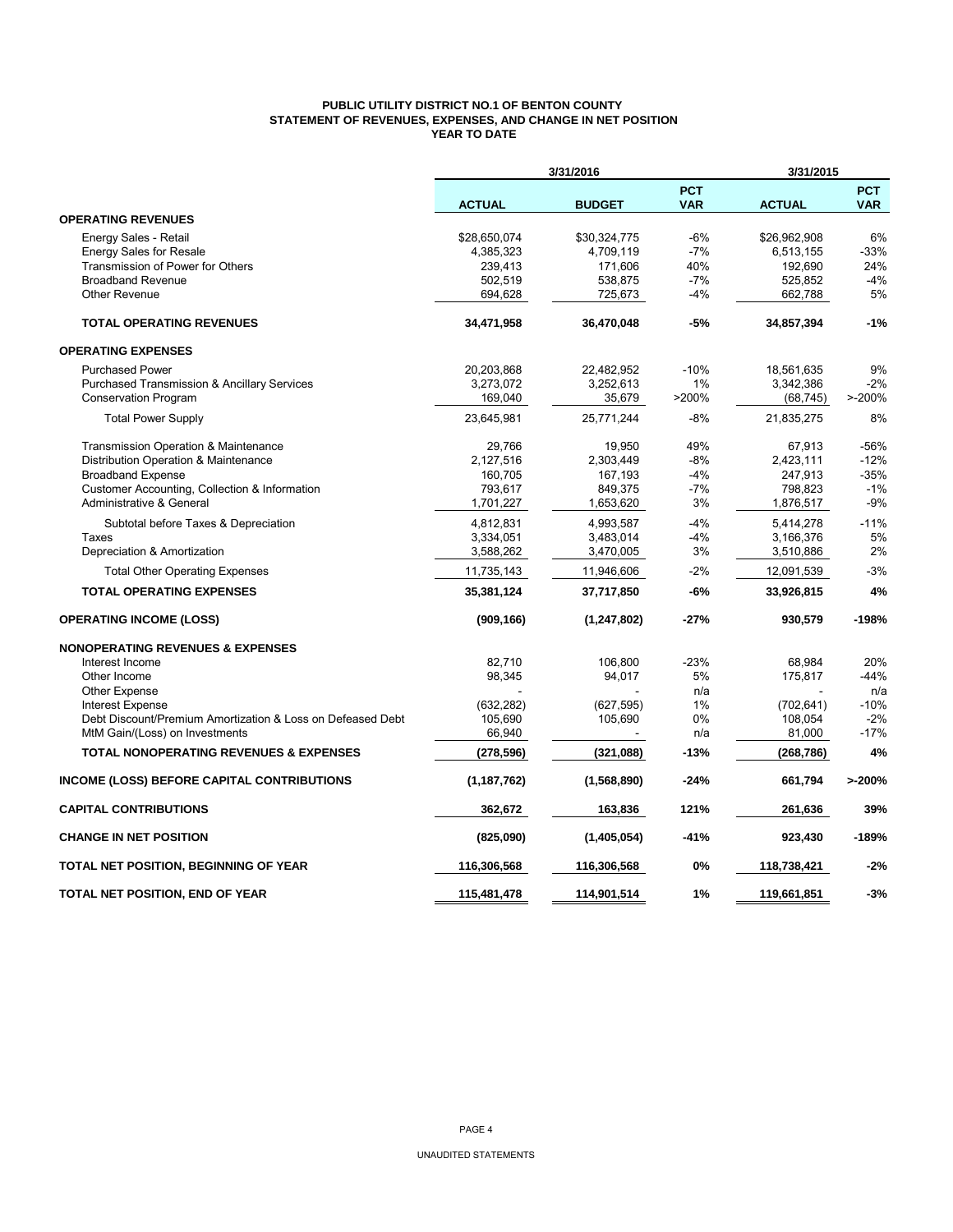### **PUBLIC UTILITY DISTRICT NO. 1 OF BENTON COUNTY STATEMENT OF REVENUES, EXPENSES, AND CHANGE IN NET POSITION 2016 MONTHLY ACTIVITY**

|                                               | January     | February                    | March                  | April | May | June | July | August | September | October | November | December | <b>Total</b>  |
|-----------------------------------------------|-------------|-----------------------------|------------------------|-------|-----|------|------|--------|-----------|---------|----------|----------|---------------|
| <b>OPERATING REVENUES</b>                     |             |                             |                        |       |     |      |      |        |           |         |          |          |               |
| Energy Sales - Retail                         | \$9,911,477 | \$8,688,046                 | \$10,050,551           |       |     |      |      |        |           |         |          |          | \$28,650,074  |
| <b>Energy Sales for Resale</b>                | 1,484,296   | 1,363,659                   | 1,537,368              |       |     |      |      |        |           |         |          |          | 4,385,323     |
| Transmission of Power for Others              | 68,103      | 77,460                      | 93,851                 |       |     |      |      |        |           |         |          |          | 239,414       |
| <b>Broadband Revenue</b>                      | 162,760     | 171,089                     | 168,670                |       |     |      |      |        |           |         |          |          | 502,519       |
| <b>Other Electric Revenue</b>                 | 41,560      | 114,818                     | 538,251                |       |     |      |      |        |           |         |          |          | 694,629       |
| <b>TOTALOPERATING REVENUES</b>                | 11,668,196  | 10,415,072                  | 12,388,691             |       |     |      |      |        |           |         |          |          | 34,471,959    |
| <b>OPERATING EXPENSES</b>                     |             |                             |                        |       |     |      |      |        |           |         |          |          |               |
| <b>Purchased Power</b>                        | 7,209,954   | 6,598,428                   | 6,395,487              |       |     |      |      |        |           |         |          |          | 20,203,869    |
| Purchased Transmission & Ancillary Services   | 1,126,226   | 997,796                     | 1,156,184              |       |     |      |      |        |           |         |          |          | 3,280,206     |
| <b>Conservation Program</b>                   | 22,430      | 120,266                     | 26,344                 |       |     |      |      |        |           |         |          |          | 169,040       |
| <b>Total Power Supply</b>                     | 8,358,610   | 7,716,490                   | 7,578,015              |       |     |      |      |        |           |         |          |          | 23,653,115    |
| Transmission Operation & Maintenance          | 4,760       | 5,109                       | 12,764                 |       |     |      |      |        |           |         |          |          | 22,633        |
| Distribution Operation & Maintenance          | 639,737     | 773,430                     | 714,348                |       |     |      |      |        |           |         |          |          | 2,127,515     |
| <b>Broadband Expense</b>                      | 25,524      | 51,636                      | 83,545                 |       |     |      |      |        |           |         |          |          | 160,705       |
| Customer Accounting, Collection & Information | 190,012     | 277,209                     | 326,396                |       |     |      |      |        |           |         |          |          | 793,617       |
| Administrative & General                      | 637,442     | 556,470                     | 507,316                |       |     |      |      |        |           |         |          |          | 1,701,228     |
|                                               | 1,497,475   |                             |                        |       |     |      |      |        |           |         |          |          | 4,805,698     |
| Subtotal before Taxes & Depreciation<br>Taxes | 1,235,004   | 1,663,854<br>1,079,121      | 1,644,369<br>1,019,926 |       |     |      |      |        |           |         |          |          | 3,334,051     |
| Depreciation & Amortization                   | 1,191,201   | 1,202,757                   | 1,194,304              |       |     |      |      |        |           |         |          |          | 3,588,262     |
|                                               |             |                             |                        |       |     |      |      |        |           |         |          |          |               |
| <b>Total Other Operating Expenses</b>         | 3,923,680   | 3,945,732                   | 3,858,599              |       |     |      |      |        |           |         |          |          | 11,728,011    |
| TOTAL OPERATING EXPENSES                      | 12,282,290  | 11,662,222                  | 11,436,614             |       |     |      |      |        |           |         |          |          | 35,381,126    |
| <b>OPERATING INCOME (LOSS)</b>                | (614, 094)  | (1,247,150)                 | 952,077                |       |     |      |      |        |           |         |          |          | (909, 167)    |
| <b>NONOPERATING REVENUES &amp; EXPENSES</b>   |             |                             |                        |       |     |      |      |        |           |         |          |          |               |
| Interest Income                               | 26,798      | 26,236                      | 29,676                 |       |     |      |      |        |           |         |          |          | 82,710        |
| Other Income                                  | 9           | 50                          | 98,287                 |       |     |      |      |        |           |         |          |          | 98,346        |
| Other Expense                                 |             | $\overline{\phantom{a}}$    | $\omega$               |       |     |      |      |        |           |         |          |          | ÷,            |
| <b>Interest Expense</b>                       | (179, 979)  | (178, 913)                  | (273, 389)             |       |     |      |      |        |           |         |          |          | (632, 281)    |
| Debt Discount & Expense Amortization          | 35,230      | 35,230                      | 35,230                 |       |     |      |      |        |           |         |          |          | 105,690       |
| MtM Gain/(Loss) on Investments                | 59,560      | (10, 640)                   | 18,020                 |       |     |      |      |        |           |         |          |          | 66,940        |
| Loss in Joint Ventures/Special Assessments    | $\sim$      | $\sim$                      | $\sim$                 |       |     |      |      |        |           |         |          |          | $\sim$        |
| TOTAL NONOPERATING REV/EXP                    | (58, 382)   | (128, 037)                  | (92, 176)              |       |     |      |      |        |           |         |          |          | (278, 595)    |
| INCOME (LOSS) BEFORE CAPITAL CONTRIBUTIONS    | (672, 476)  | (1, 375, 187)               | 859,901                |       |     |      |      |        |           |         |          |          | (1, 187, 762) |
| <b>CAPITAL CONTRIBUTIONS</b>                  | 155,353     | 97,986                      | 109,333                |       |     |      |      |        |           |         |          |          | 362,672       |
| <b>CHANGE IN NET POSITION</b>                 |             | $($517,123)$ $($1,277,201)$ | \$969,234              | \$0   | \$0 | \$0  | \$0  | \$0    | \$0       | \$0     | \$0      | \$0      | (\$825,090)   |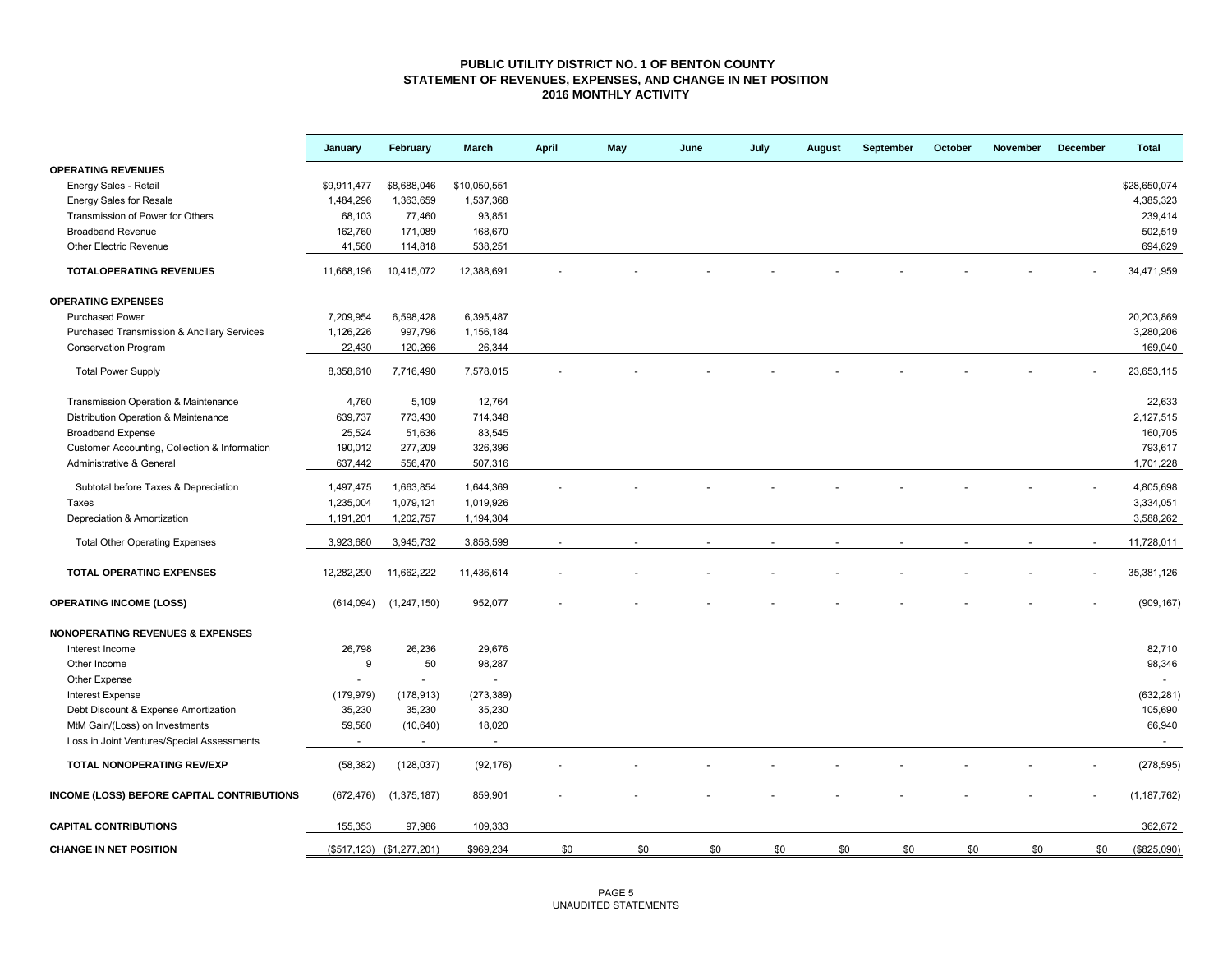#### **PUBLIC UTILITY DISTRICT NO. 1 OF BENTON COUNTY COMPARATIVE STATEMENT OF NET POSITION ASSETS AND DEFERRED OUTFLOWS OF RESOURCES**

|                                                               |                          |                          | Increase/(Decrease) |         |
|---------------------------------------------------------------|--------------------------|--------------------------|---------------------|---------|
|                                                               | 3/31/2016                | 3/31/2015                | Amount              | Percent |
| <b>ASSETS</b>                                                 |                          |                          |                     |         |
| <b>CURRENT ASSETS</b>                                         |                          |                          |                     |         |
| Cash & Cash Equivalents                                       |                          |                          |                     |         |
| Unrestricted Cash & Cash Equivalents                          | \$27,356,006             | \$38,125,521             | (\$10,769,515)      |         |
| Investments                                                   | 3,898,683                | 10,388,403               | (6,489,720)         |         |
| Designated Debt Service Reserve Fund                          | 3,056,020                | 4,000,000                | (943,980)           |         |
| Designated Power Market Voltly                                | 3,300,000                |                          | 3,300,000           |         |
| Designated Special Capital Rsv                                | 5,300,000                |                          | 5,300,000           |         |
| <b>Designated Customer Deposits</b>                           | 1,400,000                |                          | 1,400,000           |         |
| Accounts Receivable, net                                      | 9,196,424                | 8,449,776                | 746,648             |         |
| <b>BPA Prepay Receivable</b>                                  | 600,000                  | 600,000                  |                     |         |
| <b>Accrued Interest Receivable</b>                            | 57,707                   | 77,935                   | (20, 228)           |         |
| Wholesale Power Receivable                                    | 1,267,389                | 1,893,569                | (626, 181)          |         |
| <b>Accrued Unbilled Revenue</b>                               | 3,300,000                | 2,450,000                | 850,000             |         |
| Inventory Materials & Supplies                                | 5,217,635                | 4,971,951                | 245,684             |         |
| Prepaid Expenses & Option Premiums                            | 393,943                  | 844,884                  | (450, 941)          |         |
| <b>Total Current Assets</b>                                   | 64,343,807               | 71,802,039               | (7, 458, 232)       | $-10%$  |
| <b>NONCURRENT ASSETS</b>                                      |                          |                          |                     |         |
| Restricted Bond Reserve Fund                                  | 1,083,997                | 140,017                  | 943.980             |         |
| <b>Other Receivables</b>                                      | 96.377                   | 93,944                   | 2,433               |         |
| <b>Preliminary Surveys</b>                                    | 65,000                   | 81,908                   | (16,908)            |         |
| <b>BPA Prepay Receivable</b>                                  | 6,900,000                | 7,500,000                | (600,000)           |         |
| Deferred Purchased Power Costs                                | 9,328,410                | 8,420,412                | 907,997             |         |
| Other Deferred Charges                                        | 0                        | 151,686                  | (151, 686)          |         |
|                                                               | 17,473,784               | 16,387,967               | 1,685,816           | 7%      |
| <b>Utility Plant</b>                                          |                          |                          |                     |         |
|                                                               |                          |                          | 69,352              |         |
| Land and Intangible Plant<br><b>Electric Plant in Service</b> | 3,458,246<br>297,585,617 | 3,388,894<br>288,687,363 | 8,898,254           |         |
| Construction Work in Progress                                 | 3,594,213                | 2,001,929                | 1,592,284           |         |
|                                                               |                          |                          |                     |         |
| <b>Accumulated Depreciation</b>                               | (184, 178, 644)          | (172,603,965)            | (11, 574, 679)      |         |
| <b>Net Utility Plant</b>                                      | 120,459,432              | 121,474,221              | (1,014,789)         | $-1%$   |
| <b>Total Noncurrent Assets</b>                                | 137,933,215              | 137,862,188              | 71,027              | 0%      |
| <b>Total Assets</b>                                           | 202,277,022              | 209,664,227              | (7, 387, 205)       | -4%     |
| <b>DEFERRED OUTFLOWS OF RESOURCES</b>                         |                          |                          |                     |         |
| Unamortized Loss on Defeased Debt                             | 77,329                   | 125,717                  | (48, 388)           |         |
| <b>Accumulated Pension Deferred Outlflows</b>                 | 1,303,577                | 608,285                  | 695,292             |         |
| Accumulated Decrease in Fair Value of Hedging Derivatives     | 2,095,146                | 1,198,882                | 896,264             |         |
| <b>Total Deferred Outflows of Resources</b>                   | 3,476,052                | 1,932,884                | 1,543,167           |         |
| TOTAL ASSETS & DEFERRED OUTFLOWS OF RESOURCES                 | \$205,753,074            | \$211,597,112            | (\$5,844,038)       | -3%     |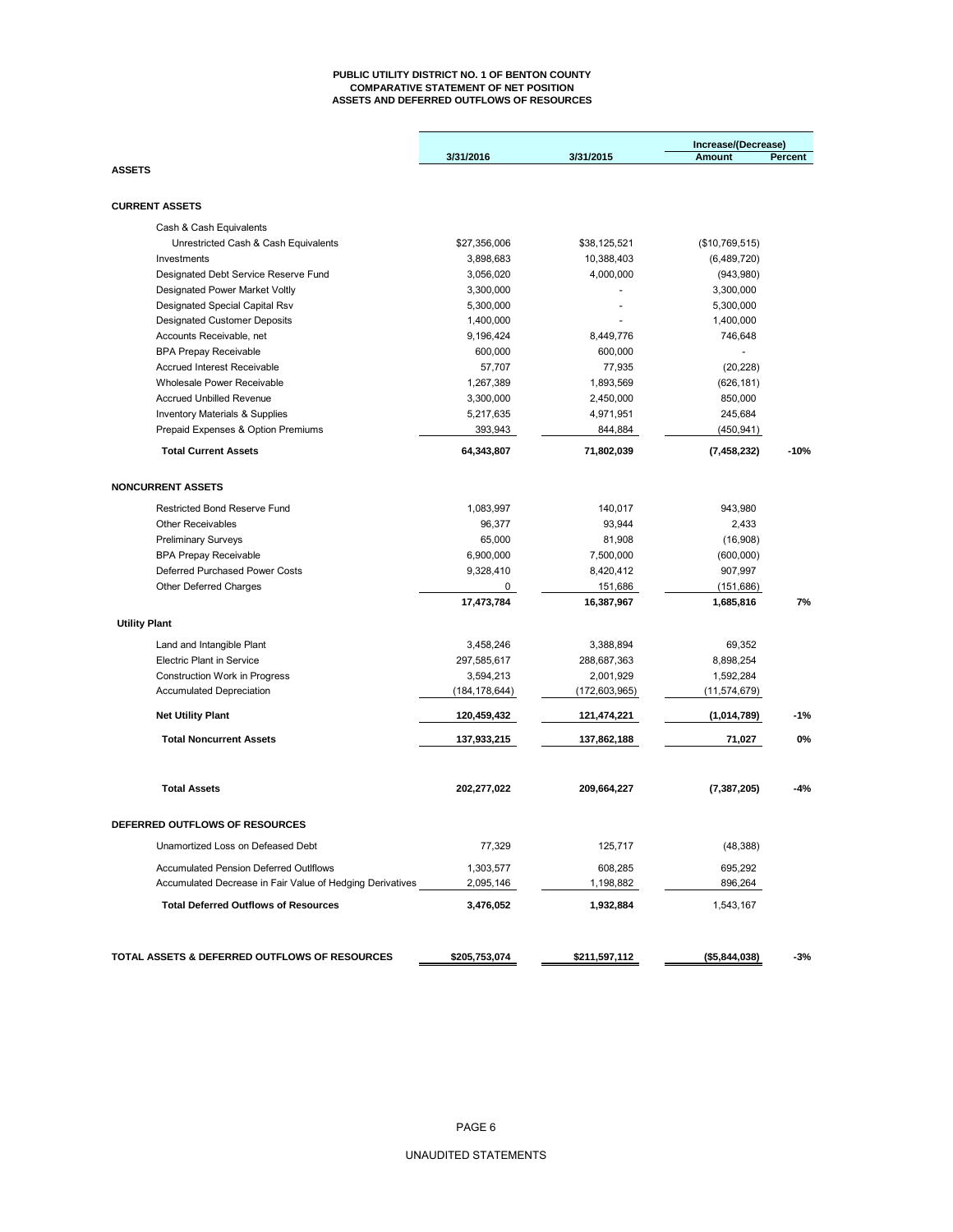#### **PUBLIC UTILITY DISTRICT NO. 1 OF BENTON COUNTY COMPARATIVE STATEMENT OF NET POSITION LIABILITIES AND DEFERRED INFLOWS OF RESOURCES**

|                                                                     | 3/31/2016     | 3/31/2015     | Increase/(Decrease)<br>Amount | Percent |  |
|---------------------------------------------------------------------|---------------|---------------|-------------------------------|---------|--|
| <b>LIABILITIES</b>                                                  |               |               |                               |         |  |
|                                                                     |               |               |                               |         |  |
| <b>CURRENT LIABILITIES</b>                                          |               |               |                               |         |  |
| <b>Warrants Outstanding</b>                                         | \$108,977     | \$133,628     | (\$24,651)                    |         |  |
| <b>Accounts Payable</b>                                             | 7,700,303     | 7,176,795     | 523,508                       |         |  |
| <b>Customer Deposits</b>                                            | 1,428,578     | 1,452,179     | (23,602)                      |         |  |
| <b>Accrued Taxes Payable</b>                                        | 3,832,291     | 3,825,371     | 6,920                         |         |  |
| Other Current & Accrued Liabilities                                 | 1,532,923     | 1,468,863     | 64,060                        |         |  |
| <b>Accrued Interest Payable</b>                                     | 953,632       | 994,954       | (41, 322)                     |         |  |
| Revenue Bonds, Current Portion                                      | 2,920,000     | 3,035,000     | (115,000)                     |         |  |
| <b>Total Current Liabilities</b>                                    | 18,476,704    | 18,086,791    | 389,913                       | 2%      |  |
| <b>NONCURRENT LIABILITIES</b>                                       |               |               |                               |         |  |
| 2005 Bond Issue                                                     |               | 760,000       | (760,000)                     |         |  |
| 2010 Bond Issue                                                     | 17,345,000    | 17,345,000    |                               |         |  |
| 2011 Bond Issue                                                     | 29,470,000    | 32,460,000    | (2,990,000)                   |         |  |
| Unamortized Premium & Discount                                      | 2,988,288     | 3,454,131     | (465, 844)                    |         |  |
| Pension Liability                                                   | 11,212,267    | 9,214,032     | 1,998,235                     |         |  |
| Deferred Revenue                                                    | 433,654       | 551,090       | (117, 436)                    |         |  |
| <b>BPA Prepay Incentive Credit</b>                                  | 2,015,731     | 2,176,987     | (161, 256)                    |         |  |
| <b>Other Liabilities</b>                                            | 3,993,955     | 2,999,173     | 994,782                       |         |  |
| <b>Total Noncurrent Liabilities</b>                                 | 67,458,895    | 68,960,414    | (1,501,519)                   | $-2%$   |  |
| <b>Total Liabilities</b>                                            | 85,935,598    | 87,047,205    | (1, 111, 606)                 | $-1%$   |  |
|                                                                     |               |               |                               |         |  |
| DEFERRED INFLOWS OF RESOURCES                                       |               |               |                               |         |  |
| <b>Accumulated Pension Deferred Inflows</b>                         | 1,754,229     | 3,794,511     | (2,040,282)                   |         |  |
| 253.25<br>Accumulated Increase in Fair Value of Hedging Derivatives | 2,579,942     | 1,093,545     | 1,486,397                     |         |  |
| <b>Total Deferred Inflows of Resources</b>                          | 4,334,171     | 4,888,056     |                               | $-11%$  |  |
|                                                                     |               |               | (553, 885)                    |         |  |
| <b>NET POSITION</b>                                                 |               |               |                               |         |  |
| Net Investment in Capital Assets                                    | 67,813,473    | 64,545,807    | 3,267,666                     |         |  |
| <b>Restricted for Debt Service</b>                                  | 1,083,997     | 140,017       | 943,980                       |         |  |
| Unrestricted                                                        | 46,585,834    | 54,976,027    | (8,390,193)                   |         |  |
| <b>Total Net Position</b>                                           | 115,483,304   | 119,661,851   | (4, 178, 547)                 | $-3%$   |  |
| TOTAL NET POSITION, LIABILITIES AND                                 |               |               |                               |         |  |
| DEFERRED INFLOWS OF RESOURCES                                       | \$205,753,074 | \$211,597,112 | (\$5,844,038)                 | $-3%$   |  |
|                                                                     |               |               |                               |         |  |
| <b>CURRENT RATIO:</b>                                               | 3.48:1        | 3.97:1        |                               |         |  |
| (Current Assets / Current Liabilities)                              |               |               |                               |         |  |
| <b>WORKING CAPITAL:</b>                                             | \$45,867,103  | \$53,715,248  | (\$7,848,145)                 | $-15%$  |  |
| (Current Assets less Current Liabilities)                           |               |               |                               |         |  |
|                                                                     |               |               |                               |         |  |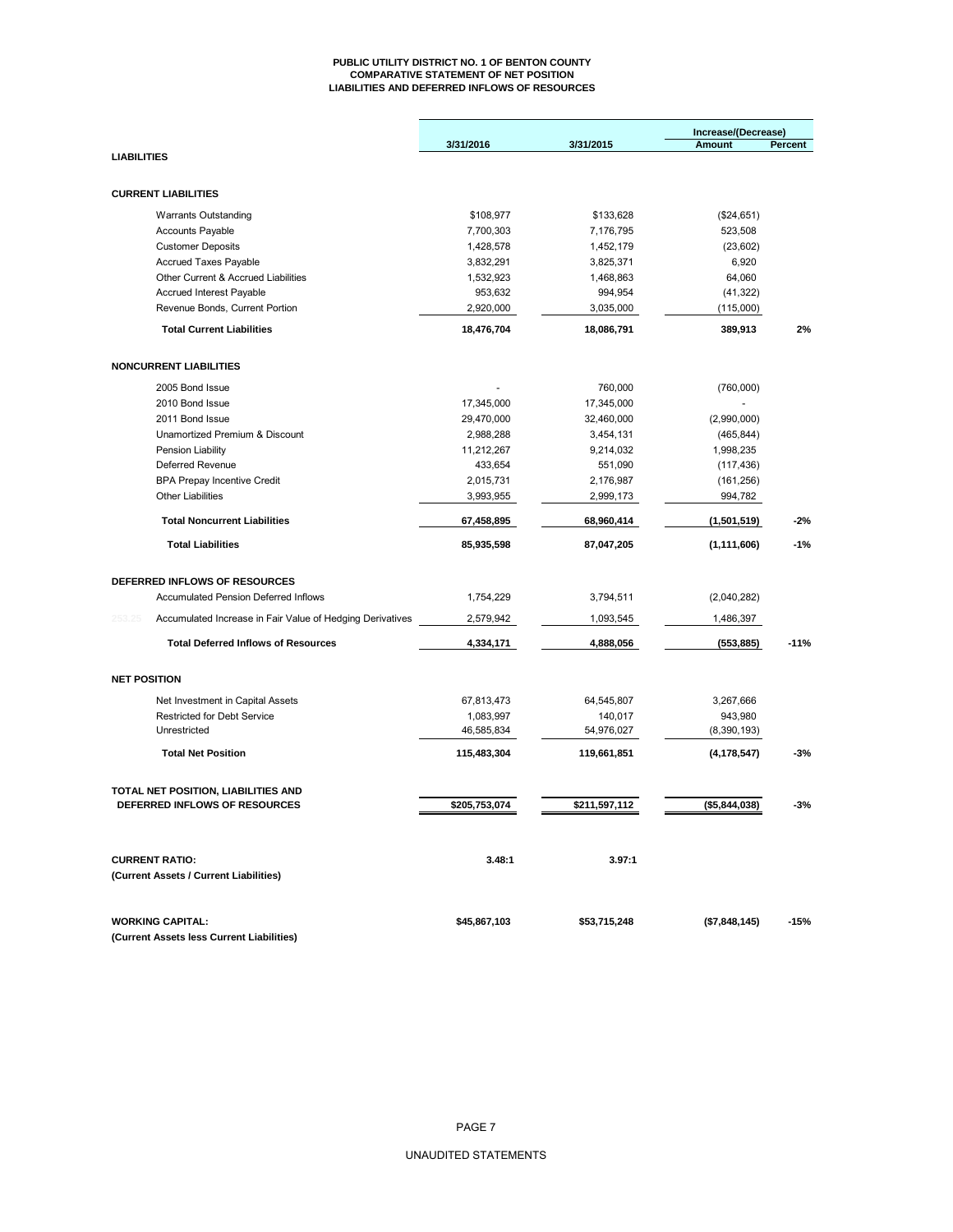### **PUBLIC UTILITY DISTRICT NO. 1 OF BENTON COUNTY ENERGY STATISTICAL DATA CURRENT MONTH**

|                                                                                                               | 3/31/2016                   |                               |                          | 3/31/2015                    |                          |  |  |
|---------------------------------------------------------------------------------------------------------------|-----------------------------|-------------------------------|--------------------------|------------------------------|--------------------------|--|--|
|                                                                                                               | <b>ACTUAL</b>               | <b>BUDGET</b>                 | <b>PCT</b><br><b>VAR</b> | <b>ACTUAL</b>                | <b>PCT</b><br><b>VAR</b> |  |  |
| <b>ENERGY SALES RETAIL - REVENUE</b>                                                                          |                             |                               |                          |                              |                          |  |  |
| Residential                                                                                                   | \$4,261,768                 | \$4,712,649                   | $-10%$                   | \$3,935,851                  | 8%                       |  |  |
| <b>Small General Service</b><br>Medium General Service                                                        | 614,193<br>901,476          | 644,581<br>914,330            | $-5%$<br>$-1%$           | 581,466<br>915,321           | 6%<br>-2%                |  |  |
| Large General Service                                                                                         | 1.037.417                   | 1,040,736                     | 0%                       | 1,016,152                    | 2%                       |  |  |
| Large Industrial                                                                                              | 274,321                     | 291,640                       | -6%                      | 257,004                      | 7%                       |  |  |
| Small Irrigation                                                                                              | 115,493                     | 138,001                       | $-16%$                   | 123,883                      | $-7%$                    |  |  |
| Large Irrigation<br><b>Street Lights</b>                                                                      | 2,084,231<br>17,860         | 2,155,187<br>16,959           | $-3%$<br>5%              | 2,402,016<br>17,161          | $-13%$<br>4%             |  |  |
| <b>Security Lights</b>                                                                                        | 21,808                      | 22,083                        | $-1%$                    | 20,316                       | 7%                       |  |  |
| <b>Unmetered Accounts</b>                                                                                     | 15,594                      | 15,686                        | $-1%$                    | 14,090                       | 11%                      |  |  |
| <b>Billed Revenues Before Taxes</b>                                                                           | \$9,344,162                 | \$9,951,852                   | -6%                      | \$9,283,260                  | 1%                       |  |  |
| <b>City Occupation Taxes</b><br>Bad Debt Expense (reduced from 0.2% to 0.18% of retail sales in January 2015) | 424,388                     | 454,103                       | $-7%$                    | 397,575                      | 7%<br>0%                 |  |  |
| <b>Unbilled Revenue</b>                                                                                       | (18,000)<br>300,000         | (18, 447)<br>300,000          | $-2\%$<br>0%             | (18,000)<br>(550,000)        | $-155%$                  |  |  |
| <b>TOTAL SALES - REVENUE</b>                                                                                  | \$10,050,551                | \$10,687,508                  | -6%                      | \$9,112,835                  | 10%                      |  |  |
|                                                                                                               |                             |                               |                          |                              |                          |  |  |
| <b>ENERGY SALES RETAIL - kWh</b>                                                                              |                             |                               |                          |                              |                          |  |  |
| Residential                                                                                                   | 53,460,881                  | 59,459,959                    | $-10%$                   | 51,195,817                   | 4%                       |  |  |
| <b>Small General Service</b><br><b>Medium General Service</b>                                                 | 8,804,253<br>12,982,308     | 9,226,098<br>13,222,758       | $-5%$<br>$-2%$           | 8,399,963<br>13,124,396      | 5%<br>$-1%$              |  |  |
| Large General Service                                                                                         | 16,492,120                  | 16,560,671                    | 0%                       | 16,213,065                   | 2%                       |  |  |
| Large Industrial                                                                                              | 5,715,980                   | 6,057,598                     | -6%                      | 5,337,365                    | 7%                       |  |  |
| Small Irrigation                                                                                              | 469,477                     | 437,305                       | 7%                       | 648,290                      | $-28%$                   |  |  |
| Large Irrigation<br><b>Street Lights</b>                                                                      | 9,247,984<br>224,878        | 11,562,068<br>240,652         | $-20%$<br>-7%            | 14,636,633<br>225,624        | $-37%$<br>0%             |  |  |
| <b>Security Lights</b>                                                                                        | 113,239                     | 108,710                       | 4%                       | 114.073                      | $-1%$                    |  |  |
| <b>Unmetered Accounts</b>                                                                                     | 257,045                     | 248,192                       | 4%                       | 249,106                      | 3%                       |  |  |
| <b>TOTAL kWh BILLED</b>                                                                                       | 107,768,165                 | 117,124,011                   | -8%                      | 110,144,332                  | -2%                      |  |  |
| <b>NET POWER COST</b>                                                                                         |                             |                               |                          |                              |                          |  |  |
| <b>BPA Power Costs</b>                                                                                        |                             |                               |                          |                              |                          |  |  |
| Slice                                                                                                         | \$2,825,681                 | \$2,825,683                   | 0%                       | \$2,687,251                  | 5%                       |  |  |
| <b>Block</b>                                                                                                  | 2,004,632                   | 2,004,602                     | 0%                       | 1,938,004                    | 3%                       |  |  |
| Subtotal                                                                                                      | 4,830,313                   | 4,830,285                     | 0%                       | 4,625,255                    | 4%                       |  |  |
| <b>Other Power Purchases</b><br>Frederickson                                                                  | 681,308<br>883,866          | 1,209,685<br>826,754          | $-44%$<br>7%             | 918,061<br>637,958           | -26%<br>39%              |  |  |
| Transmission                                                                                                  | 764,537                     | 758,503                       | 1%                       | 742,733                      | 3%                       |  |  |
| Ancillary                                                                                                     | 391,647                     | 310,080                       | 26%                      | 429,555                      | $-9%$                    |  |  |
| Generation                                                                                                    |                             |                               | n/a                      |                              | n/a                      |  |  |
| Conservation Program<br><b>Gross Power Costs</b>                                                              | 26,344<br>7,578,014         | 11,893<br>7,947,200           | 122%<br>$-5%$            | (161, 157)<br>7,192,405      | $-116%$<br>5%            |  |  |
| Less Sales for Resale-Energy                                                                                  | (1,431,274)                 | (1,431,225)                   | 0%                       | (2,437,608)                  | $-41%$                   |  |  |
| Less Sales for Resale-Gas                                                                                     | (106, 094)                  |                               | n/a                      |                              | n/a                      |  |  |
| Less Transmission of Power for Others                                                                         | (93, 851)                   | 47,129                        | $> -200%$                | (75, 941)                    | 24%                      |  |  |
| <b>NET POWER COSTS</b>                                                                                        | \$5,946,795                 | \$6,563,104                   | -9%                      | \$4,678,857                  | 27%                      |  |  |
| <b>NET POWER - kWh</b>                                                                                        |                             |                               |                          |                              |                          |  |  |
| <b>BPA Power Costs</b>                                                                                        |                             |                               |                          |                              |                          |  |  |
| Slice                                                                                                         | 113,188,000                 | 79,632,746                    | 42%                      | 113,041,000                  | 0%                       |  |  |
| <b>Block</b><br>Subtotal                                                                                      | 58,958,000                  | 58,957,852                    | 0%                       | 60,381,000                   | $-2%$<br>$-1%$           |  |  |
| <b>Other Power Purchases</b>                                                                                  | 172,146,000<br>19,424,000   | 138,590,598<br>5,352,580      | 24%<br>>200%             | 173,422,000<br>51,267,000    | -62%                     |  |  |
| Frederickson                                                                                                  |                             |                               | n/a                      |                              | n/a                      |  |  |
| Generation                                                                                                    |                             |                               | n/a                      |                              | n/a                      |  |  |
| Gross Power kWh<br>Less Sales for Resale                                                                      | 191,570,000<br>(75,069,000) | 143,943,178<br>(38, 702, 159) | 33%<br>94%               | 224,689,000<br>(107,530,000) | $-15%$<br>$-30%$         |  |  |
| Less Transmission Losses/Imbalance                                                                            | (2,962,000)                 | (2,015,051)                   | 47%                      | (2,683,000)                  | 10%                      |  |  |
| <b>NET POWER - kWh</b>                                                                                        | 113,539,000                 | 103,225,968                   | 10%                      | 114,476,000                  | $-1%$                    |  |  |
|                                                                                                               |                             |                               |                          |                              |                          |  |  |
| <b>COST PER MWh: (dollars)</b>                                                                                |                             |                               |                          |                              |                          |  |  |
| Gross Power Cost (average)<br>Net Power Cost                                                                  | \$39.56<br>\$52.38          | \$55.21<br>\$63.58            | $-28%$<br>$-18%$         | \$32.01<br>\$40.87           | 24%<br>28%               |  |  |
| <b>BPA Power Cost</b>                                                                                         | \$28.06                     | \$34.85                       | $-19%$                   | \$26.67                      | 5%                       |  |  |
| Sales for Resale                                                                                              | \$19.07                     | \$20.48                       | $-7%$                    | \$22.67                      | -16%                     |  |  |
|                                                                                                               |                             |                               |                          |                              |                          |  |  |
| <b>ACTIVE SERVICE AGREEMENTS:</b>                                                                             |                             |                               |                          |                              |                          |  |  |
| Residential<br><b>Small General Service</b>                                                                   | 42,891<br>4,884             |                               |                          | 42,150<br>4,788              | 2%<br>2%                 |  |  |
| <b>Medium General Service</b>                                                                                 | 763                         |                               |                          | 753                          | 1%                       |  |  |
| Large General Service                                                                                         | 155                         |                               |                          | 150                          | 3%                       |  |  |
| Large Industrial                                                                                              | 5                           |                               |                          | 3                            | 67%                      |  |  |
| Small Irrigation<br>Large Irrigation                                                                          | 555<br>232                  |                               |                          | 560<br>229                   | $-1%$<br>$1\%$           |  |  |
| <b>Street Lights</b>                                                                                          | 9                           |                               |                          | 9                            | 0%                       |  |  |
| <b>Security Lights</b>                                                                                        | 1,479                       |                               |                          | 1,486                        | 0%                       |  |  |
| <b>Unmetered Accounts</b>                                                                                     | 364<br>51,337               |                               |                          | 361                          | 1%                       |  |  |
| <b>TOTAL</b>                                                                                                  |                             |                               |                          | 50,489                       | 2%                       |  |  |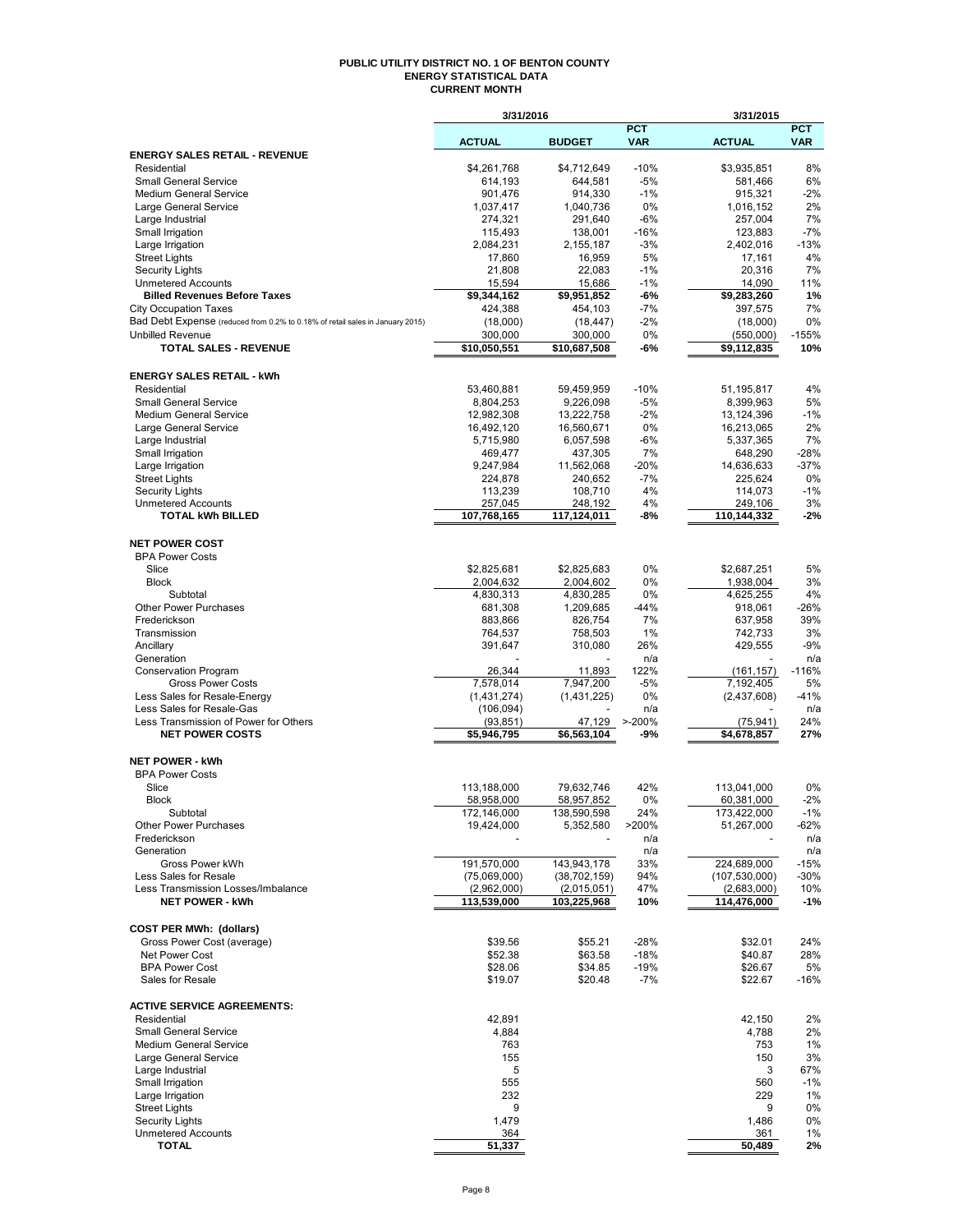### **PUBLIC UTILITY DISTRICT NO. 1 OF BENTON COUNTY ENERGY STATISTICAL DATA YEAR TO DATE**

|                                                                               | 3/31/2016                |                                    |                          | 3/31/2015              |                          |
|-------------------------------------------------------------------------------|--------------------------|------------------------------------|--------------------------|------------------------|--------------------------|
|                                                                               | <b>ACTUAL</b>            | <b>BUDGET</b>                      | <b>PCT</b><br><b>VAR</b> | <b>ACTUAL</b>          | <b>PCT</b><br><b>VAR</b> |
| <b>ENERGY SALES RETAIL - REVENUE</b>                                          |                          |                                    |                          |                        |                          |
| Residential                                                                   | \$16,619,886             | \$17,804,363                       | $-7%$                    | \$15,204,698           | 9%                       |
| <b>Small General Service</b>                                                  | 2,148,829                | 2,240,262                          | $-4%$                    | 2,037,728              | 5%                       |
| <b>Medium General Service</b><br>Large General Service                        | 3,026,603<br>3,247,319   | 3,109,200<br>3,330,049             | $-3%$<br>$-2%$           | 3,009,934<br>3,172,982 | 1%<br>2%                 |
| Large Industrial                                                              | 809,260                  | 864,675                            | -6%                      | 786,188                | 3%                       |
| Small Irrigation                                                              | 115,508                  | 138,006                            | $-16%$                   | 124,024                | $-7%$                    |
| Large Irrigation                                                              | 2,123,958                | 2,205,920                          | $-4%$                    | 2,436,136              | $-13%$                   |
| <b>Street Lights</b>                                                          | 53,666                   | 50,877                             | 5%                       | 51,477                 | 4%                       |
| <b>Security Lights</b>                                                        | 64,832                   | 66,249                             | $-2%$                    | 61,057                 | 6%                       |
| <b>Unmetered Accounts</b><br><b>Billed Revenues Before Taxes</b>              | 46,783<br>\$28,256,641   | 46,851<br>$\overline{$}29,856,452$ | 0%<br>-5%                | 42,270<br>\$26,926,494 | 11%<br>5%                |
| <b>City Occupation Taxes</b>                                                  | 1,544,433                | 1,643,665                          | $-6%$                    | 1,439,414              | 7%                       |
| Bad Debt Expense (reduced from 0.2% to 0.18% of retail sales in January 2015) | (51,000)                 | (75, 342)                          | $-32%$                   | (53,000)               | $-4%$                    |
| <b>Unbilled Revenue</b>                                                       | (1, 100, 000)            | (1,100,000)                        | 0%                       | (1,350,000)            | $-19%$                   |
| <b>TOTAL SALES - REVENUE</b>                                                  | \$28,650,074             | \$30,324,775                       | -6%                      | \$26,962,908           | 6%                       |
| <b>ENERGY SALES RETAIL - kWh</b>                                              |                          |                                    |                          |                        |                          |
| Residential                                                                   | 215,650,404              | 232,979,648                        | $-7%$                    | 203,791,875            | 6%                       |
| <b>Small General Service</b>                                                  | 31,285,422               | 32,795,741                         | $-5%$                    | 30,117,676             | 4%                       |
| <b>Medium General Service</b>                                                 | 44, 144, 393             | 45,043,268                         | $-2%$                    | 43,902,569             | 1%                       |
| Large General Service                                                         | 52,226,560               | 52,746,526                         | $-1%$                    | 51,314,693             | 2%                       |
| Large Industrial<br>Small Irrigation                                          | 16,766,031<br>469,678    | 17,963,968<br>437,373              | $-7%$<br>7%              | 16,329,345<br>648,299  | 3%<br>$-28%$             |
| Large Irrigation                                                              | 9,848,475                | 12,399,189                         | $-21%$                   | 15,061,719             | $-35%$                   |
| <b>Street Lights</b>                                                          | 674,780                  | 741,360                            | $-9%$                    | 676.872                | 0%                       |
| <b>Security Lights</b>                                                        | 339,708                  | 326,063                            | 4%                       | 342,932                | $-1%$                    |
| <b>Unmetered Accounts</b>                                                     | 771.135                  | 741,308                            | 4%                       | 747,318                | 3%                       |
| <b>TOTAL kWh BILLED</b>                                                       | 372,176,586              | 396,174,444                        | -6%                      | 362,933,298            | 3%                       |
| <b>NET POWER COST</b>                                                         |                          |                                    |                          |                        |                          |
| <b>BPA Power Costs</b>                                                        |                          |                                    |                          |                        |                          |
| Slice                                                                         | \$8,477,043              | \$8,477,049                        | 0%                       | \$8,061,753            | 5%                       |
| <b>Block</b>                                                                  | 6,859,609                | 6,859,597                          | 0%                       | 6,057,895              | 13%                      |
| Subtotal                                                                      | 15,336,652               | 15,336,646                         | 0%                       | 14,119,648             | 9%                       |
| <b>Other Power Purchases</b>                                                  | 1,635,855                | 3,915,316                          | $-58%$                   | 2,559,009              | $-36%$                   |
| Frederickson<br>Transmission                                                  | 3,231,362                | 3,230,989                          | 0%<br>1%                 | 1,882,978              | 72%<br>3%                |
| Ancillary                                                                     | 2,288,682<br>991,522     | 2,275,509<br>985,054               | 1%                       | 2,228,316<br>1,128,505 | $-12%$                   |
| Generation                                                                    |                          |                                    | n/a                      |                        | n/a                      |
| <b>Conservation Program</b>                                                   | 169,040                  | 35,679                             | >200%                    | (68, 745)              | $> -200%$                |
| <b>Gross Power Costs</b>                                                      | 23,653,113               | 25,779,194                         | -8%                      | 21,849,711             | 8%                       |
| Less Sales for Resale-Energy                                                  | (4,247,729)              | (4,709,119)                        | $-10%$                   | (6, 513, 155)          | $-35%$                   |
| Less Sales for Resale-Gas<br>Less Transmission of Power for Others            | (137, 594)<br>(239, 413) | (171, 606)                         | n/a<br>40%               | (192, 690)             | n/a<br>24%               |
| <b>NET POWER COSTS</b>                                                        | \$19,028,377             | \$20,898,468                       | -9%                      | \$15,143,865           | 26%                      |
|                                                                               |                          |                                    |                          |                        |                          |
| <b>NET POWER - kWh</b><br><b>BPA Power Costs</b>                              |                          |                                    |                          |                        |                          |
| Slice                                                                         | 290,887,000              | 229,841,724                        | 27%                      | 340,331,000            | $-15%$                   |
| <b>Block</b>                                                                  | 198,643,000              | 198,642,609                        | 0%                       | 203,436,000            | $-2%$                    |
| Subtotal                                                                      | 489,530,000              | 428,484,333                        | 14%                      | 543,767,000            | $-10%$                   |
| <b>Other Power Purchases</b>                                                  | 37,063,000               | 19,498,973                         | 90%                      | 99,029,000             | -63%                     |
| Frederickson                                                                  | 37,173,000               | 37,200,000                         | 0%                       |                        | n/a                      |
| Generation<br>Gross Power kWh                                                 | 563,766,000              | 485,183,306                        | n/a<br>16%               | 642,796,000            | n/a<br>$-12%$            |
| Less Sales for Resale                                                         | (194, 347, 000)          | (85,089,566)                       | 128%                     | (277, 885, 000)        | $-30%$                   |
| Less Transmission Losses/Imbalance                                            | (4,801,000)              | (6,047,619)                        | $-21%$                   | (8,351,000)            | -43%                     |
| <b>NET POWER - kWh</b>                                                        | 364,618,000              | 394,046,121                        | $-7%$                    | 356,560,000            | 2%                       |
| <b>COST PER MWh: (dollars)</b>                                                |                          |                                    |                          |                        |                          |
| Gross Power Cost (average)                                                    | \$41.96                  | \$53.13                            | $-21%$                   | \$33.99                | 23%                      |
| <b>Net Power Cost</b>                                                         | \$52.19                  | \$53.04                            | $-2%$                    | \$42.47                | 23%                      |
| <b>BPA Power Cost</b>                                                         | \$31.33                  | \$35.79                            | $-12%$                   | \$25.97                | 21%                      |
| Sales for Resale                                                              | \$21.86                  | \$15.30                            | 43%                      | \$23.44                | $-7%$                    |
| <b>AVERAGE ACTIVE SERVICE AGREEMENTS:</b>                                     |                          |                                    |                          |                        |                          |
| Residential                                                                   | 42,824                   |                                    |                          | 42,114                 | 2%                       |
| <b>Small General Service</b>                                                  | 4,882                    |                                    |                          | 4,783                  | 2%                       |
| <b>Medium General Service</b>                                                 | 762                      |                                    |                          | 754                    | 1%                       |
| Large General Service<br>Large Industrial                                     | 154<br>5                 |                                    |                          | 149<br>3               | 3%<br>67%                |
| Small Irrigation                                                              | 555                      |                                    |                          | 559                    | $-1%$                    |
| Large Irrigation                                                              | 232                      |                                    |                          | 228                    | 2%                       |
| <b>Street Lights</b>                                                          | 9                        |                                    |                          | 9                      | 0%                       |
| <b>Security Lights</b>                                                        | 1,478                    |                                    |                          | 1,488                  | $-1%$                    |
| <b>Unmetered Accounts</b><br><b>TOTAL</b>                                     | 364<br>51,266            |                                    |                          | 361<br>50,448          | 1%<br>2%                 |
|                                                                               |                          |                                    |                          |                        |                          |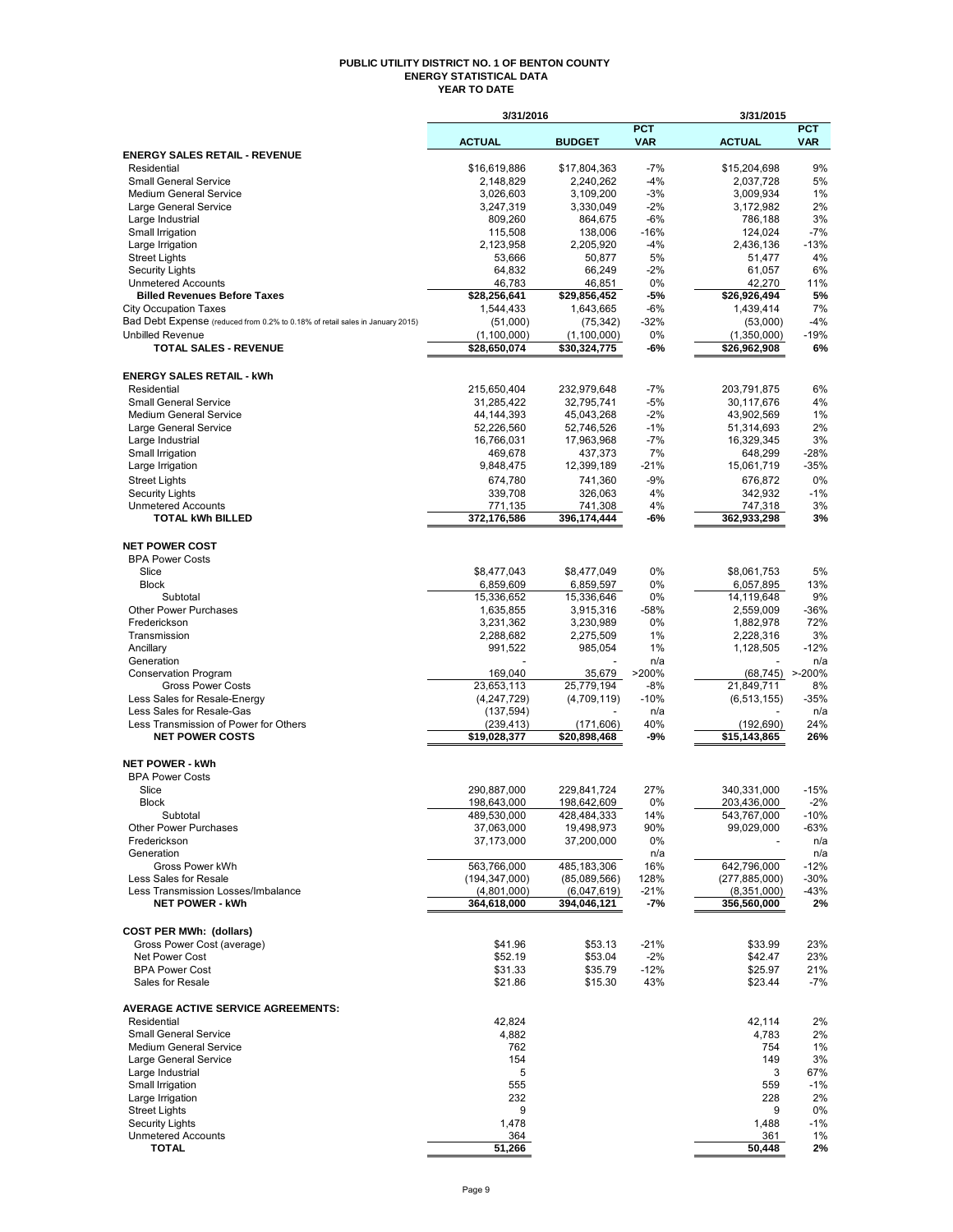### **PUBLIC UTILITY DISTRICT NO. 1 OF BENTON COUNTY KWH SALES MONTHLY ACTIVITY**

|                                       | January                  | February                 | March                   | April      | May        | June        | July                     | August                     | September    | October    | November   | December       | Total                     |
|---------------------------------------|--------------------------|--------------------------|-------------------------|------------|------------|-------------|--------------------------|----------------------------|--------------|------------|------------|----------------|---------------------------|
| <b>Residential</b>                    |                          |                          |                         |            |            |             |                          |                            |              |            |            |                |                           |
| 2012                                  | 88,212,383               | 80,652,978               | 57,019,446              | 49,435,721 | 40,022,618 | 41,521,205  | 46,830,893               | 57,987,360                 | 50,232,442   | 36,528,055 | 52,822,005 | 66,753,204     | 668,018,310               |
| 2013                                  | 85,933,904               | 77,488,047               | 56,513,417              | 48,071,841 | 41,520,865 | 42,301,535  | 51,932,912               | 59,463,795                 | 53,272,213   | 41,006,176 | 52,879,427 | 87,502,483     | 697,886,615               |
| 2014                                  | 90,995,045               | 86,856,866               | 61,276,449              | 46,126,349 | 38,751,097 | 43,347,010  | 51,878,664               | 62,101,272                 | 49,381,509   | 38,520,801 | 51,127,327 | 76,441,442     | 696,803,831               |
| 2015                                  | 81,753,251               | 70,842,807               | 51,195,817              | 43,964,172 | 38,845,198 | 48,995,659  | 62,750,008               | 58,699,674                 | 48,136,350   | 37,850,154 | 46,905,821 | 75,565,855     | 665,504,766               |
| 2016                                  | 89,934,474               | 72,255,049               | 53,460,881              |            |            |             |                          |                            |              |            |            |                | 215,650,404               |
| <b>Small General Service</b>          |                          |                          |                         |            |            |             |                          |                            |              |            |            |                |                           |
| 2012                                  | 11,620,253               | 11,081,244               | 8,731,569               | 8,613,151  | 9,186,607  | 9,378,977   | 10,247,220               | 11,671,124                 | 11,202,911   | 8,464,869  | 9,293,606  | 9,929,524      | 119,421,055               |
| 2013                                  | 11,394,724               | 10,700,711               | 8,862,866               | 8,958,701  | 9,285,161  | 9,833,210   | 10,896,923               | 12,097,199                 | 11,379,590   | 8,965,721  | 9,306,967  | 11,245,947     | 122,927,720               |
| 2014                                  | 12,002,884               | 11,773,687               | 9,247,968               | 8,838,271  | 8,960,528  | 10,069,805  | 10,898,332               | 12,390,218                 | 11,106,946   | 9,214,420  | 9,056,203  | 10,725,578     | 124,284,840               |
| 2015<br>2016                          | 11,273,647<br>11,865,345 | 10,444,066<br>10,615,824 | 8,399,963<br>8,804,253  | 8,630,563  | 9,005,788  | 10,616,996  | 12,060,700               | 11,955,370                 | 10,809,845   | 9,065,197  | 8,719,747  | 10,515,898     | 121,497,780<br>31,285,422 |
|                                       |                          |                          |                         |            |            |             |                          |                            |              |            |            |                |                           |
| <b>Medium General Service</b><br>2012 | 15,995,754               |                          | 12,863,785              | 13,464,357 | 13,553,914 | 14,103,136  |                          | 16,437,847                 | 16,513,370   | 14,079,820 | 14,709,116 | 14,459,816     | 175,998,679               |
| 2013                                  | 15,375,716               | 14,843,947<br>14,629,522 | 12,714,807              | 13,158,263 | 13,461,961 | 14,198,240  | 14,973,817<br>15,233,651 |                            | 16, 157, 388 | 14,583,038 | 14,990,108 | 15,803,535     | 177,249,994               |
| 2014                                  | 16,255,765               | 16,174,267               | 13,320,761              | 13,438,288 | 13,403,247 | 14,808,800  | 15,526,971               | 16,943,765<br>17, 145, 841 | 15,985,439   | 15,533,136 | 14,950,232 | 15,501,055     | 182,043,802               |
| 2015                                  | 15,719,991               | 15,058,182               | 13,124,396              | 13,611,242 | 14,078,883 | 15,970,931  | 16,957,563               | 16,576,440                 | 15,990,572   | 15,576,154 | 14,732,964 | 15,213,004     | 182,610,322               |
| 2016                                  | 16,032,684               | 15,129,401               | 12,982,308              |            |            |             |                          |                            |              |            |            |                | 44, 144, 393              |
| <b>Large General Service</b>          |                          |                          |                         |            |            |             |                          |                            |              |            |            |                |                           |
| 2012                                  | 17,752,480               | 17,246,280               | 15,614,938              | 17,276,652 | 17,948,285 | 17,269,044  | 17,262,035               | 20,169,040                 | 19,875,000   | 19,266,300 | 20,172,401 | 17,524,790     | 217, 377, 245             |
| 2013                                  | 18,363,206               | 16,370,904               | 16,064,720              | 17,280,008 | 17,300,043 | 17,480,703  | 18,704,243               | 20,956,543                 | 20,230,220   | 19,362,880 | 19,518,760 | 17,683,240     | 219,315,470               |
| 2014                                  | 18,043,140               | 18,004,500               | 16,529,440              | 16,641,080 | 17,175,060 | 18,408,820  | 19,689,940               | 21,264,420                 | 21,006,340   | 21,502,220 | 19,841,340 | 18,573,000     | 226,679,300               |
| 2015                                  | 17,888,911               | 17,212,717               | 16,213,065              | 17,278,183 | 17,939,803 | 19,595,384  | 20,935,183               | 20,741,663                 | 21,305,140   | 20,558,020 | 18,687,460 | 17,819,400     | 226, 174, 929             |
| 2016                                  | 18,188,600               | 17,545,840               | 16,492,120              |            |            |             |                          |                            |              |            |            |                | 52,226,560                |
| Large Industrial                      |                          |                          |                         |            |            |             |                          |                            |              |            |            |                |                           |
| 2012                                  | 6,484,220                | 5,701,260                | 6,243,370               | 6,036,840  | 5,596,185  | 5,463,635   | 5,815,140                | 6,333,690                  | 4,362,805    | 6,313,930  | 6,307,555  | 5,916,535      | 70,575,165                |
| 2013                                  | 6,303,530                | 5,690,550                | 5,970,720               | 6,363,470  | 6,331,645  | 6,273,940   | 6,074,935                | 6,052,520                  | 3,037,994    | 6,374,590  | 4,922,960  | 6,405,925      | 69,802,779                |
| 2014                                  | 6,203,055                | 5,695,020                | 6,141,110               | 5,917,690  | 6,227,320  | 6,005,800   | 6,111,425                | 6,258,875                  | 5,080,145    | 6,181,005  | 6,125,825  | 5,922,215      | 71,869,485                |
| 2015<br>2016                          | 5,597,495<br>5,743,306   | 5,394,485<br>5,306,745   | 5,337,365<br>5,715,980  | 5,784,330  | 5,632,340  | 5,678,570   | 4,981,620                | 6,171,695                  | 5,623,820    | 5,598,540  | 5,408,760  | 5,732,865      | 66,941,885<br>16,766,031  |
| <b>Small Irrigation</b>               |                          |                          |                         |            |            |             |                          |                            |              |            |            |                |                           |
| 2012                                  | 98                       | 8                        | 300,470                 | 947,657    | 2,146,900  | 2,179,098   | 3,052,837                | 3,270,042                  | 2,207,181    | 1,058,286  | 2,284      | $\overline{7}$ | 15, 164, 868              |
| 2013                                  | 101                      |                          | 480.748                 | 1,347,003  | 2,288,143  | 2,390,103   | 3,152,789                | 2,941,397                  | 1,826,383    | 742,890    | 41,696     | 30             | 15,211,283                |
| 2014                                  |                          |                          | 566,022                 | 1,370,794  | 2,487,573  | 2,926,545   | 3,475,842                | 2,988,591                  | 2,248,398    | 1,145,157  | (52)       |                | 17,208,870                |
| 2015                                  |                          | 9                        | 648,290                 | 1,481,286  | 2,159,616  | 2,668,782   | 3,213,086                | 3,002,663                  | 2,075,784    | 1,172,302  | 2,846      |                | 16,424,664                |
| 2016                                  | 20                       | 181                      | 469,477                 |            |            |             |                          |                            |              |            |            |                | 469,678                   |
| Large Irrigation                      |                          |                          |                         |            |            |             |                          |                            |              |            |            |                |                           |
| 2012                                  | 527,285                  | 661,067                  | 6,815,749               | 22,601,004 | 63,674,660 | 58,919,819  | 83,415,022               | 75,956,400                 | 37,124,484   | 18,674,352 | 1,931,662  | 271,944        | 370,573,448               |
| 2013                                  | 259,061                  | 415,476                  | 10,346,643              | 24,726,514 | 62,939,428 | 75,510,554  | 97,242,342               | 66,591,892                 | 27,504,705   | 18,933,975 | 5,069,220  | (2, 131, 722)  | 387,408,088               |
| 2014                                  | 247,328                  | 266,769                  | 11,959,400              | 40,053,677 | 68,929,139 | 94,789,557  | 102,773,871              | 67,085,339                 | 38,117,908   | 27,773,132 | 3,179,515  | 258,931        | 455,434,566               |
| 2015<br>2016                          | 214,532<br>221,312       | 210,554<br>379,179       | 14,636,633<br>9,247,984 | 39,362,242 | 61,259,905 | 103,842,869 | 98,850,190               | 67,471,445                 | 37,832,472   | 24,467,386 | 3,414,781  | 214,109        | 451,777,118<br>9,848,475  |
| <b>Street Lights</b>                  |                          |                          |                         |            |            |             |                          |                            |              |            |            |                |                           |
| 2012                                  | 432,872                  | 432,872                  | 398,337                 | 356,249    | 346,935    | 339,628     | 339,628                  | 327,569                    | 309,982      | 300,873    | 285,170    | 266,257        | 4,136,372                 |
| 2013                                  | 229,267                  | 229,267                  | 229,161                 | 229,161    | 229,161    | 229,161     | 229,161                  | 229,209                    | 229,209      | 229,245    | 229,395    | 229,425        | 2,750,822                 |
| 2014                                  | 229,425                  | 229,425                  | 229,515                 | 229,515    | 225,070    | 224,939     | 225,064                  | 225,640                    | 225,514      | 225,514    | 225,298    | 225,586        | 2,720,505                 |
| 2015                                  | 225,624                  | 225,624                  | 225,624                 | 225,672    | 225,672    | 225,672     | 224,880                  | 224,880                    | 224,928      | 225,024    | 225,024    | 225,024        | 2,703,648                 |
| 2016                                  | 225,024                  | 224,878                  | 224,878                 |            |            |             |                          |                            |              |            |            |                | 674,780                   |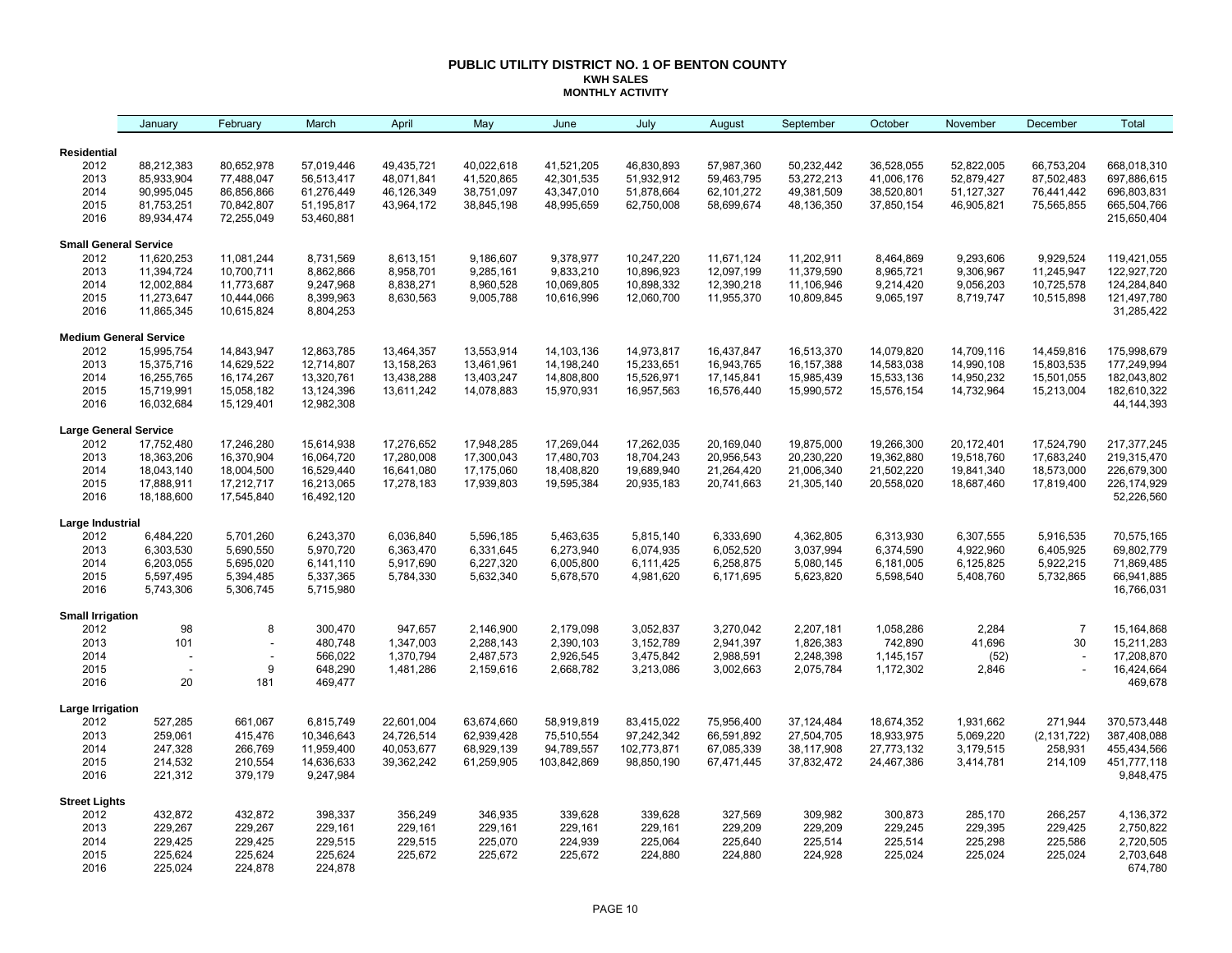### **PUBLIC UTILITY DISTRICT NO. 1 OF BENTON COUNTY KWH SALES MONTHLY ACTIVITY**

|                        | January     | February    | March         | April       | May         | June        | July        | August      | September     | October     | November    | December    | Total        |
|------------------------|-------------|-------------|---------------|-------------|-------------|-------------|-------------|-------------|---------------|-------------|-------------|-------------|--------------|
| <b>Security Lights</b> |             |             |               |             |             |             |             |             |               |             |             |             |              |
| 2012                   | 90,387      | 90,459      | 90,387        | 90,423      | 90,135      | 90,099      | 90,135      | 90,135      | 90,135        | 90,873      | 90,765      | 89,811      | 1,083,744    |
| 2013                   | 104,964     | 104,964     | 105,351       | 105,258     | 105,222     | 105,163     | 105,163     | 104,948     | 104,561       | 104,346     | 103,807     | 103,678     | 1,257,425    |
| 2014                   | 103,678     | 103,678     | 103,420       | 103,377     | 103,334     | 103,248     | 103,476     | 114,623     | 114,494       | 114,494     | 114,444     | 114,430     | 1,296,696    |
| 2015                   | 114.451     | 114,408     | 114,073       | 113,696     | 113,531     | 113,488     | 113,488     | 113,445     | 113,402       | 113,359     | 113,359     | 113,309     | 1,364,009    |
| 2016                   | 113,273     | 113,196     | 113,239       |             |             |             |             |             |               |             |             |             | 339,708      |
| <b>Unmetered</b>       |             |             |               |             |             |             |             |             |               |             |             |             |              |
| 2012                   | 241.464     | 241,464     | 244,466       | 244,466     | 244,466     | 244,472     | 244,472     | 244,472     | 244,472       | 244,472     | 244,472     | 244,472     | 2,927,630    |
| 2013                   | 243,914     | 245,210     | 246,506       | 246,506     | 247,676     | 247,676     | 247,676     | 247,676     | 247,676       | 247,676     | 247,676     | 247,686     | 2,963,554    |
| 2014                   | 247,686     | 247,516     | 247,516       | 247,516     | 248,246     | 248,246     | 248,246     | 249,106     | 249,106       | 249,106     | 249,106     | 249,106     | 2,980,502    |
| 2015                   | 249,106     | 249,106     | 249,106       | 248,919     | 248,919     | 248,919     | 248,919     | 254,930     | 254,845       | 255,749     | 257,045     | 257,045     | 3,022,608    |
| 2016                   | 257,045     | 257,045     | 257,045       |             |             |             |             |             |               |             |             |             | 771,135      |
| <b>Total</b>           |             |             |               |             |             |             |             |             |               |             |             |             |              |
| 2012                   | 141,357,196 | 130,951,579 | 108,322,517   | 119,066,520 | 152,810,705 | 149,509,113 | 182,271,199 | 192,487,679 | 142, 162, 782 | 105,021,830 | 105,859,036 | 115,456,360 | ,645,276,516 |
| 2013                   | 138,208,387 | 125,874,651 | 111,534,939   | 120,486,725 | 153,709,305 | 168,570,285 | 203,819,795 | 185,628,944 | 133,989,939   | 110,550,537 | 107,310,016 | 137,090,227 | 696,773,750  |
| 2014                   | 144,328,006 | 139,351,728 | 119,621,601   | 132,966,557 | 156,510,614 | 190,932,770 | 210,931,831 | 189,823,925 | 143,515,799   | 120,458,985 | 104,869,238 | 128,011,343 | ,781,322,397 |
| 2015                   | 133,037,008 | 119,751,958 | 110, 144, 332 | 130,700,305 | 149,509,655 | 207,957,270 | 220,335,637 | 185,212,205 | 142,367,158   | 114,881,885 | 98,467,807  | 125,656,509 | ,738,021,729 |
| 2016                   | 142,581,083 | 121,827,338 | 107,768,165   |             |             |             |             |             |               |             |             |             | 372,176,586  |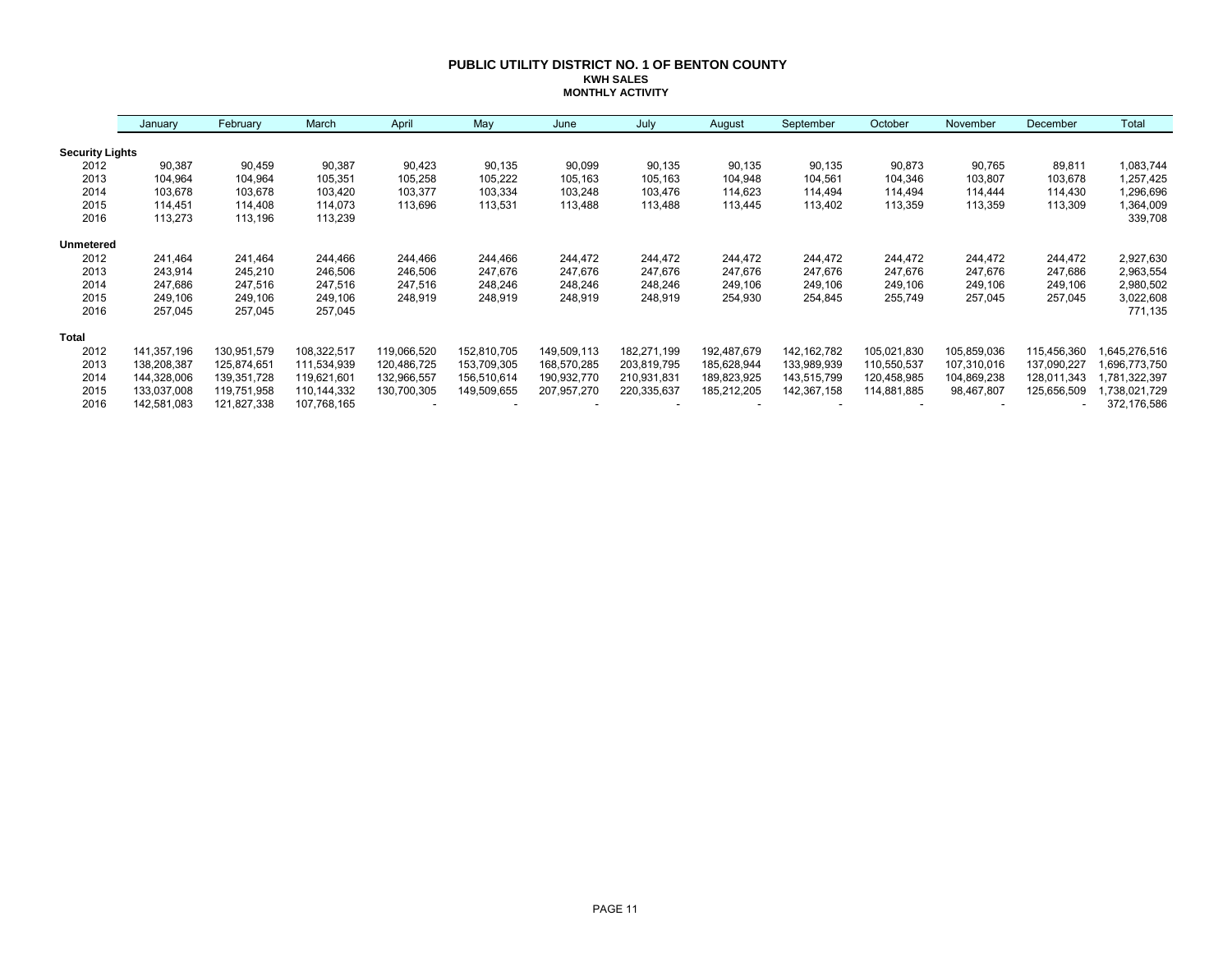### **PUBLIC UTILITY DISTRICT NO. 1 OF BENTON COUNTY CAPITAL ADDITIONS AND RETIREMENTS CURRENT MONTH**

|                                                                            | <b>BALANCE</b>           |                          |                          | <b>BALANCE</b>           |
|----------------------------------------------------------------------------|--------------------------|--------------------------|--------------------------|--------------------------|
|                                                                            | 2/29/2016                | <b>ADDITIONS</b>         | <b>RETIREMENTS</b>       | 3/31/2016                |
| <b>INTANGIBLE PLANT:</b>                                                   |                          |                          |                          |                          |
| Organizations                                                              | \$28,379                 | \$0                      | \$0                      | \$28,379                 |
| Franchises & Consents                                                      | 10,022                   |                          |                          | 10,022                   |
| Miscellaneous & Intangible Plant                                           | 29,078                   | $\overline{\phantom{a}}$ | $\overline{\phantom{a}}$ | 29,078                   |
| <b>TOTAL</b>                                                               | 67,480                   | $\blacksquare$           |                          | 67,480                   |
| <b>GENERATION PLANT:</b>                                                   |                          |                          |                          |                          |
| Land & Land Rights                                                         |                          |                          |                          |                          |
| Structures & Improvements                                                  | 1,141,911                |                          |                          | 1,141,911                |
| <b>Fuel Holders &amp; Accessories</b>                                      |                          |                          |                          |                          |
| <b>Other Electric Generation</b>                                           | 261,940                  |                          |                          | 261,940                  |
| <b>Accessory Electric Equipment</b><br>Miscellaneous Power Plant Equipment |                          | $\overline{\phantom{a}}$ |                          |                          |
| <b>TOTAL</b>                                                               | 1,403,851                | $\blacksquare$           |                          | $\overline{1,}403,851$   |
|                                                                            |                          |                          |                          |                          |
| <b>TRANSMISSION PLANT:</b>                                                 |                          |                          |                          |                          |
| Land & Land Rights                                                         | 156,400                  |                          |                          | 156,400                  |
| Clearing Land & Right Of Ways<br><b>Transmission Station Equipment</b>     | 25,544<br>832,047        |                          |                          | 25,544<br>832,047        |
| <b>Towers &amp; Fixtures</b>                                               |                          |                          |                          |                          |
| Poles & Fixtures                                                           | 3,976,615                |                          |                          | 3,976,615                |
| Overhead Conductor & Devices                                               | 3,021,163                |                          |                          | 3,021,163                |
| <b>TOTAL</b>                                                               | 8,011,769                |                          |                          | 8,011,769                |
|                                                                            |                          |                          |                          |                          |
| <b>DISTRIBUTION PLANT:</b><br>Land & Land Rights                           | 1,676,444                | 13,030                   |                          | 1,689,474                |
| Structures & Improvements                                                  | 295,502                  |                          |                          | 295,502                  |
| <b>Station Equipment</b>                                                   | 38,584,880               | 491,372                  |                          | 39,076,252               |
| Poles, Towers & Fixtures                                                   | 19,120,985               | 74,964                   | (46, 334)                | 19,149,615               |
| Overhead Conductor & Devices                                               | 12,131,052               | 83,388                   | (24, 049)                | 12,190,391               |
| <b>Underground Conduit</b>                                                 | 32,402,168               | 157,416                  |                          | 32,559,585               |
| Underground Conductor & Devices                                            | 42,383,949               | 275,009                  | (3,668)                  | 42,655,291               |
| <b>Line Transformers</b>                                                   | 28,890,707               | 23,035                   |                          | 28,913,742               |
| Services-Overhead                                                          | 2,964,648                | 6,107                    |                          | 2,970,755                |
| Services-Underground<br>Meters                                             | 18,771,657<br>10,532,622 | 62,300<br>37,846         |                          | 18,833,956<br>10,570,468 |
| Security Lighting                                                          | 874,223                  | 140                      | (564)                    | 873,798                  |
| <b>Street Lighting</b>                                                     | 760,005                  |                          |                          | 760,005                  |
| <b>SCADA System</b>                                                        | 2,069,817                |                          |                          | 2,069,817                |
| <b>TOTAL</b>                                                               | 211,458,658              | 1,224,607                | (74, 615)                | 212,608,650              |
| <b>GENERAL PLANT:</b>                                                      |                          |                          |                          |                          |
| Land & Land Rights                                                         | 1,130,759                |                          |                          | 1,130,759                |
| Structures & Improvements                                                  | 18,252,191               |                          |                          | 18,252,191               |
| Information Systems & Technology                                           | 16,135,296               | 125,457                  |                          | 16,260,753               |
| <b>Transportation Equipment</b>                                            | 7,324,621                |                          |                          | 7,324,621                |
| <b>Stores Equipment</b>                                                    | 54,108                   |                          |                          | 54,108                   |
| Tools, Shop & Garage Equipment                                             | 454,973                  | 6,940                    |                          | 461,913                  |
| Laboratory Equipment                                                       | 535,877                  |                          |                          | 535,877                  |
| <b>Communication Equipment</b>                                             | 2,402,598                | 508                      |                          | 2,403,106                |
| <b>Broadband Equipment</b>                                                 | 18,668,259               | 35,163                   |                          | 18,703,422               |
| Miscellaneous Equipment<br><b>Other Capitalized Costs</b>                  | 1,168,910<br>11,908,905  | 7,946                    |                          | 1,168,910                |
| <b>TOTAL</b>                                                               | 78,036,497               | 176,013                  | $\overline{\phantom{a}}$ | 11,916,851<br>78,212,510 |
| TOTAL ELECTRIC PLANT ACCOUNTS                                              | 298,978,255              | 1,400,620                | (74, 615)                | 300,304,260              |
| <b>PLANT HELD FOR FUTURE USE</b>                                           | 388,589                  |                          |                          | 388,589                  |
|                                                                            |                          |                          |                          |                          |
| <b>CONSTRUCTION WORK IN PROGRESS</b>                                       | 4,070,450                | (125, 224)               |                          | 3,945,227                |
| <b>TOTAL CAPITAL</b>                                                       | \$303,437,294            | \$1,275,397              | (\$74,615)               | \$304,638,076            |

**\$1,252,416 Budget**

 $\mathsf{l}$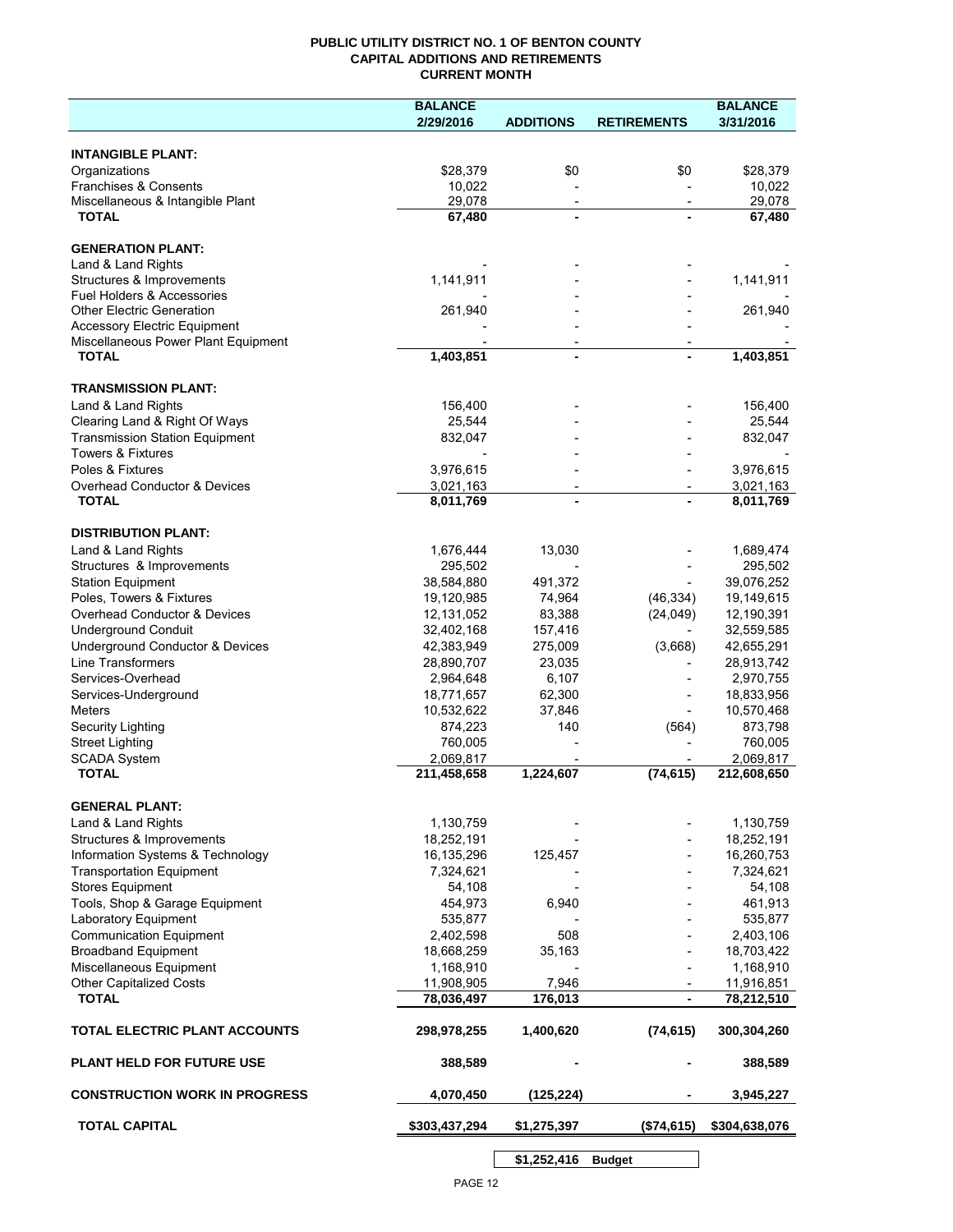### **PUBLIC UTILITY DISTRICT NO. 1 OF BENTON COUNTY CAPITAL ADDITIONS AND RETIREMENTS YEAR TO DATE**

|                                                       | <b>BALANCE</b>          |                          |                    | <b>BALANCE</b>          |
|-------------------------------------------------------|-------------------------|--------------------------|--------------------|-------------------------|
|                                                       | 12/31/2015              | <b>ADDITIONS</b>         | <b>RETIREMENTS</b> | 3/31/2016               |
|                                                       |                         |                          |                    |                         |
| <b>INTANGIBLE PLANT:</b>                              |                         |                          |                    |                         |
| Organizations                                         | \$28,379                | \$0                      | \$0                | \$28,379                |
| Franchises & Consents                                 | 10,022                  |                          |                    | 10,022                  |
| Miscellaneous & Intangible Plant<br><b>TOTAL</b>      | 29,078<br>67,480        | $\overline{\phantom{a}}$ |                    | 29,078<br>67,480        |
|                                                       |                         |                          |                    |                         |
| <b>GENERATION PLANT:</b>                              |                         |                          |                    |                         |
| Land & Land Rights                                    |                         |                          |                    |                         |
| Structures & Improvements                             | 1,141,911               |                          |                    | 1,141,911               |
| Fuel Holders & Accessories                            |                         |                          |                    |                         |
| <b>Other Electric Generation</b>                      | 612,954                 |                          |                    | 612,954                 |
| <b>Accessory Electric Equipment</b>                   |                         |                          |                    |                         |
| Miscellaneous Power Plant Equipment                   |                         |                          |                    |                         |
| <b>TOTAL</b>                                          | 1,754,865               | $\overline{a}$           |                    | 1,754,865               |
|                                                       |                         |                          |                    |                         |
| <b>TRANSMISSION PLANT:</b>                            |                         |                          |                    |                         |
| Land & Land Rights                                    | 156,400                 |                          |                    | 156,400                 |
| Clearing Land & Right Of Ways                         | 25,544                  |                          |                    | 25,544                  |
| <b>Transmission Station Equipment</b>                 | 832,047                 |                          |                    | 832,047                 |
| <b>Towers &amp; Fixtures</b>                          |                         |                          |                    |                         |
| Poles & Fixtures                                      | 3,976,615               |                          |                    | 3,976,615               |
| Overhead Conductor & Devices<br><b>TOTAL</b>          | 3,021,163<br>8,011,769  | $\overline{\phantom{a}}$ |                    | 3,021,163               |
|                                                       |                         |                          |                    | 8,011,769               |
| <b>DISTRIBUTION PLANT:</b>                            |                         |                          |                    |                         |
| Land & Land Rights                                    | 1,647,358               | 42,116                   |                    | 1,689,474               |
| Structures & Improvements                             | 295,502                 |                          |                    | 295,502                 |
| <b>Station Equipment</b>                              | 38,501,024              | 575,228                  |                    | 39,076,252              |
| Poles, Towers & Fixtures                              | 19,146,903              | 110,067                  | (107, 355)         | 19,149,615              |
| Overhead Conductor & Devices                          | 12, 171, 352            | 88,995                   | (69, 956)          | 12,190,391              |
| <b>Underground Conduit</b>                            | 32,354,579              | 213,617                  | (8,611)            | 32,559,585              |
| Underground Conductor & Devices                       | 42,358,742              | 414,472                  | (117, 924)         | 42,655,291              |
| Line Transformers                                     | 28,649,834              | 263,908                  |                    | 28,913,742              |
| Services-Overhead                                     | 2,947,438               | 23,318                   |                    | 2,970,755               |
| Services-Underground                                  | 18,693,802              | 140,154                  |                    | 18,833,956              |
| <b>Meters</b>                                         | 10,521,345              | 49,122                   |                    | 10,570,468              |
| Security Lighting                                     | 873,950                 | 2,409                    | (2, 561)           | 873,798                 |
| <b>Street Lighting</b>                                | 760,005                 |                          |                    | 760,005                 |
| <b>SCADA System</b>                                   | 2,065,754               | 4,063                    |                    | 2,069,817               |
| <b>TOTAL</b>                                          | 210,987,589             | 1,927,469                | (306, 408)         | 212,608,650             |
|                                                       |                         |                          |                    |                         |
| <b>GENERAL PLANT:</b>                                 |                         |                          |                    |                         |
| Land & Land Rights                                    | 1,130,759               |                          |                    | 1,130,759               |
| Structures & Improvements                             | 18,252,191              |                          |                    | 18,252,191              |
| Information Systems & Technology                      | 16,060,948              | 199,804                  |                    | 16,260,753              |
| <b>Transportation Equipment</b>                       | 7,324,428               | 193                      |                    | 7,324,621               |
| <b>Stores Equipment</b>                               | 54,108                  |                          |                    | 54,108                  |
| Tools, Shop & Garage Equipment                        | 454,973                 | 6,940                    |                    | 461,913                 |
| Laboratory Equipment                                  | 535,877                 |                          |                    | 535,877                 |
| <b>Communication Equipment</b>                        | 2,402,011<br>18,604,205 | 1,095                    |                    | 2,403,106               |
| <b>Broadband Equipment</b><br>Miscellaneous Equipment | 1,168,910               | 99,217                   |                    | 18,703,422<br>1,168,910 |
| Other Capitalized Costs                               | 11,735,136              | 181,715                  |                    | 11,916,851              |
| <b>TOTAL</b>                                          | 77,723,546              | 488,964                  | $\blacksquare$     | 78,212,510              |
|                                                       |                         |                          |                    |                         |
| TOTAL ELECTRIC PLANT ACCOUNTS                         | 298,545,249             | 2,416,433                | (306, 408)         | 300,655,274             |
| <b>PLANT HELD FOR FUTURE USE</b>                      | 388,589                 |                          |                    | 388,589                 |
| <b>CONSTRUCTION WORK IN PROGRESS</b>                  | 2,745,647               | 848,566                  |                    | 3,594,213               |
| <b>TOTAL CAPITAL</b>                                  | \$301,679,484           | \$3,264,999              | (\$306,408)        | \$304,638,076           |
|                                                       |                         |                          |                    |                         |
|                                                       |                         | \$3,689,055              | <b>Budget</b>      |                         |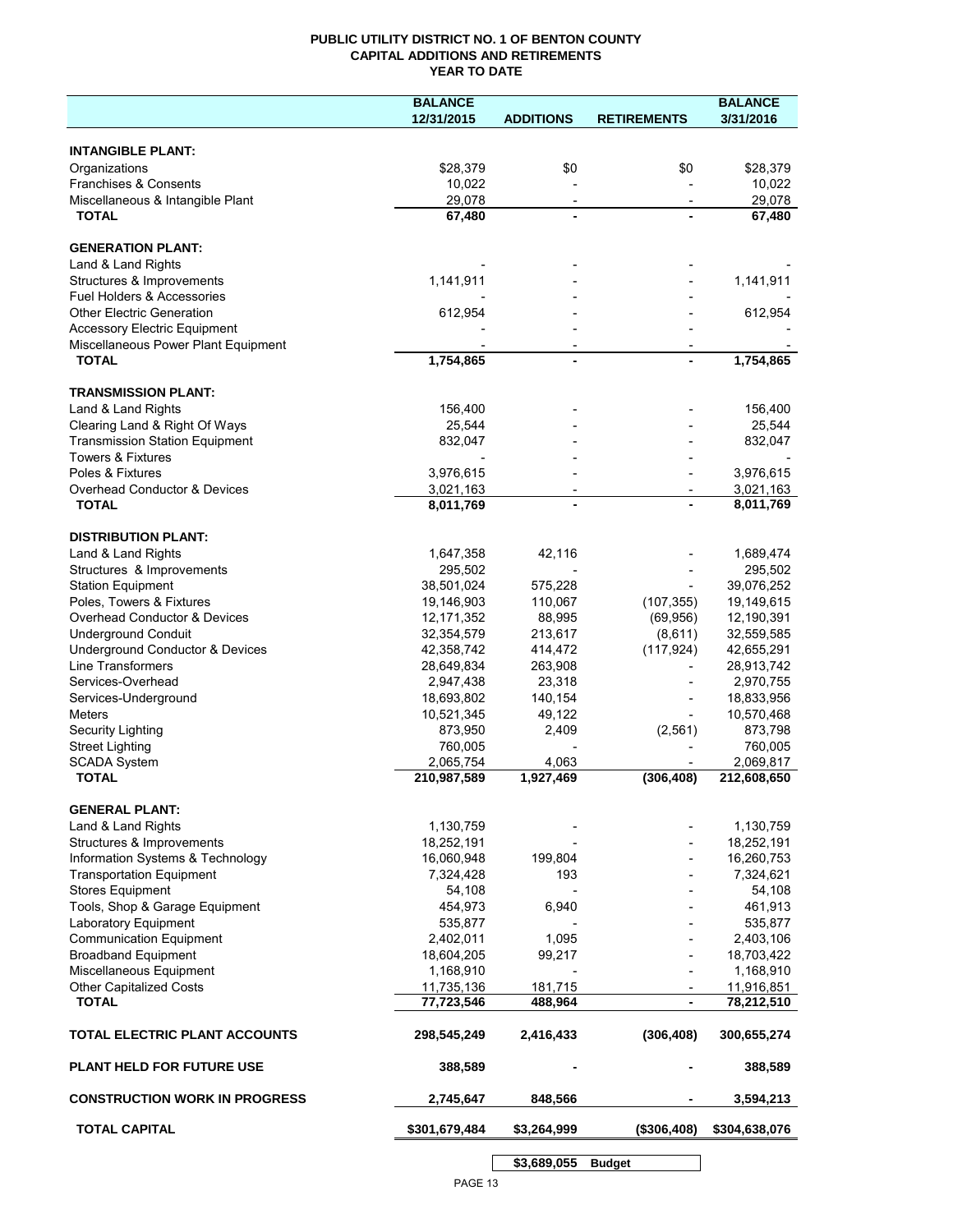### **PUBLIC UTILITY DISTRICT NO. 1 OF BENTON COUNTY STATEMENT OF CASH FLOWS**

| <b>CASH FLOWS FROM OPERATING ACTIVITIES</b><br>Cash Received from Customers and Counterparties<br>\$34,038,969<br>\$10,506,018<br>Cash Paid to Suppliers and Counterparties<br>(26, 545, 627)<br>(8,519,142)<br>Cash Paid to Employees<br>(3, 127, 899)<br>(1,023,927)<br><b>Taxes Paid</b><br>(862, 517)<br>(2,805,291)<br>100,432<br><b>Net Cash Provided by Operating Activities</b><br>1,560,152<br><b>CASH FLOWS FROM NONCAPITAL FINANCING ACTIVITIES</b><br>Other Interest Expense<br>Net Cash Used by Noncapital Financing Activities<br><b>CASH FLOWS FROM CAPITAL AND RELATED FINANCING ACTIVITIES</b><br><b>Acquisition of Capital Assets</b><br>(3,243,060)<br>(1,233,126)<br>Proceeds from Sale of Revenue Bonds<br>Cash Defeasance Principal and Interest<br><b>Bond Principal Paid</b><br><b>Bond Interest Paid</b><br><b>Capital Contributions</b><br>109,333<br>362,672<br>Sale of Assets<br>13,947<br>20,510<br>(2,859,878)<br>(1, 109, 846)<br>Net Cash Used by Capital and Related Financing Activities<br><b>CASH FLOWS FROM INVESTING ACTIVITIES</b><br>58,700<br>Interest Income<br>40,783<br>Proceeds from Sale of Investments<br>Purchase of Investments<br>Joint Venture Net Revenue (Expense)<br><b>Net Cash Provided by Investing Activities</b><br>58,700<br>40.783<br><b>NET INCREASE (DECREASE) IN CASH</b><br>(1,241,026)<br>(968, 631)<br><b>CASH BALANCE, BEGINNING</b><br>\$28,597,032<br>\$28,324,637<br><b>CASH BALANCE, ENDING</b><br>\$27,356,006<br>\$27,356,006<br><b>RECONCILIATION OF NET OPERATING INCOME TO NET</b><br><b>CASH PROVIDED BY OPERATING ACTIVITIES</b><br>$($ \$909,166)<br><b>Net Operating Revenues</b><br>\$952,078<br>Adjustments to reconcile net operating income to net cash<br>provided by operating activities:<br>Depreciation & Amortization<br>3,588,262<br>1,194,304<br><b>Unbilled Revenues</b><br>1,100,000<br>(300,000)<br>4,270<br>Misellaneous Other Revenue & Receipts<br>4,328<br><b>GASB 68 Pension Expense</b><br>(1,532,989)<br>(1,582,673)<br>Decrease (Increase) in Accounts Receivable<br>150,000<br>Decrease (Increase) in BPA Prepay Receivable<br>50.000<br>10,931<br>(50, 928)<br>Decrease (Increase) in Inventories<br>2,124<br>6,126<br>Decrease (Increase) in Prepaid Expenses<br>60,452<br>Decrease (Increase) in Wholesale Power Receivable<br>(145, 714)<br>Decrease (Increase) in Miscellaneous Assets<br>(671)<br>(670)<br>Decrease (Increase) in Prepaid Expenses and Other Charges<br>628,039<br>284,501<br>394,966<br>194,605<br>Decrease (Increase) in Deferred Derivative Outflows<br>Increase (Decrease) in Deferred Derivative Inflows<br>(483, 440)<br>(236, 302)<br>Increase (Decrease) in Warrants Outstanding<br>(141, 271)<br>(162,010)<br>Increase (Decrease) in Accounts Payable<br>(1, 157, 565)<br>(220, 982)<br>Increase (Decrease) in Accrued Taxes Payable<br>528,760<br>157,409<br>9,260<br>11,272<br>Increase (Decrease) in Customer Deposits<br>Increase (Decrease) in BPA Prepay Incentive Credit<br>(40, 314)<br>(13, 438)<br>Increase (Decrease) in Other Current Liabilities<br>158,201<br>(15, 276)<br>Increase (Decrease) in Other Credits<br>(541, 730)<br>(294, 165) |                                                             | <b>YTD</b><br>3/31/2016 | <b>Monthly</b><br>3/31/2016 |
|---------------------------------------------------------------------------------------------------------------------------------------------------------------------------------------------------------------------------------------------------------------------------------------------------------------------------------------------------------------------------------------------------------------------------------------------------------------------------------------------------------------------------------------------------------------------------------------------------------------------------------------------------------------------------------------------------------------------------------------------------------------------------------------------------------------------------------------------------------------------------------------------------------------------------------------------------------------------------------------------------------------------------------------------------------------------------------------------------------------------------------------------------------------------------------------------------------------------------------------------------------------------------------------------------------------------------------------------------------------------------------------------------------------------------------------------------------------------------------------------------------------------------------------------------------------------------------------------------------------------------------------------------------------------------------------------------------------------------------------------------------------------------------------------------------------------------------------------------------------------------------------------------------------------------------------------------------------------------------------------------------------------------------------------------------------------------------------------------------------------------------------------------------------------------------------------------------------------------------------------------------------------------------------------------------------------------------------------------------------------------------------------------------------------------------------------------------------------------------------------------------------------------------------------------------------------------------------------------------------------------------------------------------------------------------------------------------------------------------------------------------------------------------------------------------------------------------------------------------------------------------------------------------------------------------------------------------------------------------------------------------------------------------------------------------------------------------------------------------------------------------------------------------------------------------------------------|-------------------------------------------------------------|-------------------------|-----------------------------|
|                                                                                                                                                                                                                                                                                                                                                                                                                                                                                                                                                                                                                                                                                                                                                                                                                                                                                                                                                                                                                                                                                                                                                                                                                                                                                                                                                                                                                                                                                                                                                                                                                                                                                                                                                                                                                                                                                                                                                                                                                                                                                                                                                                                                                                                                                                                                                                                                                                                                                                                                                                                                                                                                                                                                                                                                                                                                                                                                                                                                                                                                                                                                                                                                   |                                                             |                         |                             |
|                                                                                                                                                                                                                                                                                                                                                                                                                                                                                                                                                                                                                                                                                                                                                                                                                                                                                                                                                                                                                                                                                                                                                                                                                                                                                                                                                                                                                                                                                                                                                                                                                                                                                                                                                                                                                                                                                                                                                                                                                                                                                                                                                                                                                                                                                                                                                                                                                                                                                                                                                                                                                                                                                                                                                                                                                                                                                                                                                                                                                                                                                                                                                                                                   |                                                             |                         |                             |
|                                                                                                                                                                                                                                                                                                                                                                                                                                                                                                                                                                                                                                                                                                                                                                                                                                                                                                                                                                                                                                                                                                                                                                                                                                                                                                                                                                                                                                                                                                                                                                                                                                                                                                                                                                                                                                                                                                                                                                                                                                                                                                                                                                                                                                                                                                                                                                                                                                                                                                                                                                                                                                                                                                                                                                                                                                                                                                                                                                                                                                                                                                                                                                                                   |                                                             |                         |                             |
|                                                                                                                                                                                                                                                                                                                                                                                                                                                                                                                                                                                                                                                                                                                                                                                                                                                                                                                                                                                                                                                                                                                                                                                                                                                                                                                                                                                                                                                                                                                                                                                                                                                                                                                                                                                                                                                                                                                                                                                                                                                                                                                                                                                                                                                                                                                                                                                                                                                                                                                                                                                                                                                                                                                                                                                                                                                                                                                                                                                                                                                                                                                                                                                                   |                                                             |                         |                             |
|                                                                                                                                                                                                                                                                                                                                                                                                                                                                                                                                                                                                                                                                                                                                                                                                                                                                                                                                                                                                                                                                                                                                                                                                                                                                                                                                                                                                                                                                                                                                                                                                                                                                                                                                                                                                                                                                                                                                                                                                                                                                                                                                                                                                                                                                                                                                                                                                                                                                                                                                                                                                                                                                                                                                                                                                                                                                                                                                                                                                                                                                                                                                                                                                   |                                                             |                         |                             |
|                                                                                                                                                                                                                                                                                                                                                                                                                                                                                                                                                                                                                                                                                                                                                                                                                                                                                                                                                                                                                                                                                                                                                                                                                                                                                                                                                                                                                                                                                                                                                                                                                                                                                                                                                                                                                                                                                                                                                                                                                                                                                                                                                                                                                                                                                                                                                                                                                                                                                                                                                                                                                                                                                                                                                                                                                                                                                                                                                                                                                                                                                                                                                                                                   |                                                             |                         |                             |
|                                                                                                                                                                                                                                                                                                                                                                                                                                                                                                                                                                                                                                                                                                                                                                                                                                                                                                                                                                                                                                                                                                                                                                                                                                                                                                                                                                                                                                                                                                                                                                                                                                                                                                                                                                                                                                                                                                                                                                                                                                                                                                                                                                                                                                                                                                                                                                                                                                                                                                                                                                                                                                                                                                                                                                                                                                                                                                                                                                                                                                                                                                                                                                                                   |                                                             |                         |                             |
|                                                                                                                                                                                                                                                                                                                                                                                                                                                                                                                                                                                                                                                                                                                                                                                                                                                                                                                                                                                                                                                                                                                                                                                                                                                                                                                                                                                                                                                                                                                                                                                                                                                                                                                                                                                                                                                                                                                                                                                                                                                                                                                                                                                                                                                                                                                                                                                                                                                                                                                                                                                                                                                                                                                                                                                                                                                                                                                                                                                                                                                                                                                                                                                                   |                                                             |                         |                             |
|                                                                                                                                                                                                                                                                                                                                                                                                                                                                                                                                                                                                                                                                                                                                                                                                                                                                                                                                                                                                                                                                                                                                                                                                                                                                                                                                                                                                                                                                                                                                                                                                                                                                                                                                                                                                                                                                                                                                                                                                                                                                                                                                                                                                                                                                                                                                                                                                                                                                                                                                                                                                                                                                                                                                                                                                                                                                                                                                                                                                                                                                                                                                                                                                   |                                                             |                         |                             |
|                                                                                                                                                                                                                                                                                                                                                                                                                                                                                                                                                                                                                                                                                                                                                                                                                                                                                                                                                                                                                                                                                                                                                                                                                                                                                                                                                                                                                                                                                                                                                                                                                                                                                                                                                                                                                                                                                                                                                                                                                                                                                                                                                                                                                                                                                                                                                                                                                                                                                                                                                                                                                                                                                                                                                                                                                                                                                                                                                                                                                                                                                                                                                                                                   |                                                             |                         |                             |
|                                                                                                                                                                                                                                                                                                                                                                                                                                                                                                                                                                                                                                                                                                                                                                                                                                                                                                                                                                                                                                                                                                                                                                                                                                                                                                                                                                                                                                                                                                                                                                                                                                                                                                                                                                                                                                                                                                                                                                                                                                                                                                                                                                                                                                                                                                                                                                                                                                                                                                                                                                                                                                                                                                                                                                                                                                                                                                                                                                                                                                                                                                                                                                                                   |                                                             |                         |                             |
|                                                                                                                                                                                                                                                                                                                                                                                                                                                                                                                                                                                                                                                                                                                                                                                                                                                                                                                                                                                                                                                                                                                                                                                                                                                                                                                                                                                                                                                                                                                                                                                                                                                                                                                                                                                                                                                                                                                                                                                                                                                                                                                                                                                                                                                                                                                                                                                                                                                                                                                                                                                                                                                                                                                                                                                                                                                                                                                                                                                                                                                                                                                                                                                                   |                                                             |                         |                             |
|                                                                                                                                                                                                                                                                                                                                                                                                                                                                                                                                                                                                                                                                                                                                                                                                                                                                                                                                                                                                                                                                                                                                                                                                                                                                                                                                                                                                                                                                                                                                                                                                                                                                                                                                                                                                                                                                                                                                                                                                                                                                                                                                                                                                                                                                                                                                                                                                                                                                                                                                                                                                                                                                                                                                                                                                                                                                                                                                                                                                                                                                                                                                                                                                   |                                                             |                         |                             |
|                                                                                                                                                                                                                                                                                                                                                                                                                                                                                                                                                                                                                                                                                                                                                                                                                                                                                                                                                                                                                                                                                                                                                                                                                                                                                                                                                                                                                                                                                                                                                                                                                                                                                                                                                                                                                                                                                                                                                                                                                                                                                                                                                                                                                                                                                                                                                                                                                                                                                                                                                                                                                                                                                                                                                                                                                                                                                                                                                                                                                                                                                                                                                                                                   |                                                             |                         |                             |
|                                                                                                                                                                                                                                                                                                                                                                                                                                                                                                                                                                                                                                                                                                                                                                                                                                                                                                                                                                                                                                                                                                                                                                                                                                                                                                                                                                                                                                                                                                                                                                                                                                                                                                                                                                                                                                                                                                                                                                                                                                                                                                                                                                                                                                                                                                                                                                                                                                                                                                                                                                                                                                                                                                                                                                                                                                                                                                                                                                                                                                                                                                                                                                                                   |                                                             |                         |                             |
|                                                                                                                                                                                                                                                                                                                                                                                                                                                                                                                                                                                                                                                                                                                                                                                                                                                                                                                                                                                                                                                                                                                                                                                                                                                                                                                                                                                                                                                                                                                                                                                                                                                                                                                                                                                                                                                                                                                                                                                                                                                                                                                                                                                                                                                                                                                                                                                                                                                                                                                                                                                                                                                                                                                                                                                                                                                                                                                                                                                                                                                                                                                                                                                                   |                                                             |                         |                             |
|                                                                                                                                                                                                                                                                                                                                                                                                                                                                                                                                                                                                                                                                                                                                                                                                                                                                                                                                                                                                                                                                                                                                                                                                                                                                                                                                                                                                                                                                                                                                                                                                                                                                                                                                                                                                                                                                                                                                                                                                                                                                                                                                                                                                                                                                                                                                                                                                                                                                                                                                                                                                                                                                                                                                                                                                                                                                                                                                                                                                                                                                                                                                                                                                   |                                                             |                         |                             |
|                                                                                                                                                                                                                                                                                                                                                                                                                                                                                                                                                                                                                                                                                                                                                                                                                                                                                                                                                                                                                                                                                                                                                                                                                                                                                                                                                                                                                                                                                                                                                                                                                                                                                                                                                                                                                                                                                                                                                                                                                                                                                                                                                                                                                                                                                                                                                                                                                                                                                                                                                                                                                                                                                                                                                                                                                                                                                                                                                                                                                                                                                                                                                                                                   |                                                             |                         |                             |
|                                                                                                                                                                                                                                                                                                                                                                                                                                                                                                                                                                                                                                                                                                                                                                                                                                                                                                                                                                                                                                                                                                                                                                                                                                                                                                                                                                                                                                                                                                                                                                                                                                                                                                                                                                                                                                                                                                                                                                                                                                                                                                                                                                                                                                                                                                                                                                                                                                                                                                                                                                                                                                                                                                                                                                                                                                                                                                                                                                                                                                                                                                                                                                                                   |                                                             |                         |                             |
|                                                                                                                                                                                                                                                                                                                                                                                                                                                                                                                                                                                                                                                                                                                                                                                                                                                                                                                                                                                                                                                                                                                                                                                                                                                                                                                                                                                                                                                                                                                                                                                                                                                                                                                                                                                                                                                                                                                                                                                                                                                                                                                                                                                                                                                                                                                                                                                                                                                                                                                                                                                                                                                                                                                                                                                                                                                                                                                                                                                                                                                                                                                                                                                                   |                                                             |                         |                             |
|                                                                                                                                                                                                                                                                                                                                                                                                                                                                                                                                                                                                                                                                                                                                                                                                                                                                                                                                                                                                                                                                                                                                                                                                                                                                                                                                                                                                                                                                                                                                                                                                                                                                                                                                                                                                                                                                                                                                                                                                                                                                                                                                                                                                                                                                                                                                                                                                                                                                                                                                                                                                                                                                                                                                                                                                                                                                                                                                                                                                                                                                                                                                                                                                   |                                                             |                         |                             |
|                                                                                                                                                                                                                                                                                                                                                                                                                                                                                                                                                                                                                                                                                                                                                                                                                                                                                                                                                                                                                                                                                                                                                                                                                                                                                                                                                                                                                                                                                                                                                                                                                                                                                                                                                                                                                                                                                                                                                                                                                                                                                                                                                                                                                                                                                                                                                                                                                                                                                                                                                                                                                                                                                                                                                                                                                                                                                                                                                                                                                                                                                                                                                                                                   |                                                             |                         |                             |
|                                                                                                                                                                                                                                                                                                                                                                                                                                                                                                                                                                                                                                                                                                                                                                                                                                                                                                                                                                                                                                                                                                                                                                                                                                                                                                                                                                                                                                                                                                                                                                                                                                                                                                                                                                                                                                                                                                                                                                                                                                                                                                                                                                                                                                                                                                                                                                                                                                                                                                                                                                                                                                                                                                                                                                                                                                                                                                                                                                                                                                                                                                                                                                                                   |                                                             |                         |                             |
|                                                                                                                                                                                                                                                                                                                                                                                                                                                                                                                                                                                                                                                                                                                                                                                                                                                                                                                                                                                                                                                                                                                                                                                                                                                                                                                                                                                                                                                                                                                                                                                                                                                                                                                                                                                                                                                                                                                                                                                                                                                                                                                                                                                                                                                                                                                                                                                                                                                                                                                                                                                                                                                                                                                                                                                                                                                                                                                                                                                                                                                                                                                                                                                                   |                                                             |                         |                             |
|                                                                                                                                                                                                                                                                                                                                                                                                                                                                                                                                                                                                                                                                                                                                                                                                                                                                                                                                                                                                                                                                                                                                                                                                                                                                                                                                                                                                                                                                                                                                                                                                                                                                                                                                                                                                                                                                                                                                                                                                                                                                                                                                                                                                                                                                                                                                                                                                                                                                                                                                                                                                                                                                                                                                                                                                                                                                                                                                                                                                                                                                                                                                                                                                   |                                                             |                         |                             |
|                                                                                                                                                                                                                                                                                                                                                                                                                                                                                                                                                                                                                                                                                                                                                                                                                                                                                                                                                                                                                                                                                                                                                                                                                                                                                                                                                                                                                                                                                                                                                                                                                                                                                                                                                                                                                                                                                                                                                                                                                                                                                                                                                                                                                                                                                                                                                                                                                                                                                                                                                                                                                                                                                                                                                                                                                                                                                                                                                                                                                                                                                                                                                                                                   |                                                             |                         |                             |
|                                                                                                                                                                                                                                                                                                                                                                                                                                                                                                                                                                                                                                                                                                                                                                                                                                                                                                                                                                                                                                                                                                                                                                                                                                                                                                                                                                                                                                                                                                                                                                                                                                                                                                                                                                                                                                                                                                                                                                                                                                                                                                                                                                                                                                                                                                                                                                                                                                                                                                                                                                                                                                                                                                                                                                                                                                                                                                                                                                                                                                                                                                                                                                                                   |                                                             |                         |                             |
|                                                                                                                                                                                                                                                                                                                                                                                                                                                                                                                                                                                                                                                                                                                                                                                                                                                                                                                                                                                                                                                                                                                                                                                                                                                                                                                                                                                                                                                                                                                                                                                                                                                                                                                                                                                                                                                                                                                                                                                                                                                                                                                                                                                                                                                                                                                                                                                                                                                                                                                                                                                                                                                                                                                                                                                                                                                                                                                                                                                                                                                                                                                                                                                                   |                                                             |                         |                             |
|                                                                                                                                                                                                                                                                                                                                                                                                                                                                                                                                                                                                                                                                                                                                                                                                                                                                                                                                                                                                                                                                                                                                                                                                                                                                                                                                                                                                                                                                                                                                                                                                                                                                                                                                                                                                                                                                                                                                                                                                                                                                                                                                                                                                                                                                                                                                                                                                                                                                                                                                                                                                                                                                                                                                                                                                                                                                                                                                                                                                                                                                                                                                                                                                   |                                                             |                         |                             |
|                                                                                                                                                                                                                                                                                                                                                                                                                                                                                                                                                                                                                                                                                                                                                                                                                                                                                                                                                                                                                                                                                                                                                                                                                                                                                                                                                                                                                                                                                                                                                                                                                                                                                                                                                                                                                                                                                                                                                                                                                                                                                                                                                                                                                                                                                                                                                                                                                                                                                                                                                                                                                                                                                                                                                                                                                                                                                                                                                                                                                                                                                                                                                                                                   |                                                             |                         |                             |
|                                                                                                                                                                                                                                                                                                                                                                                                                                                                                                                                                                                                                                                                                                                                                                                                                                                                                                                                                                                                                                                                                                                                                                                                                                                                                                                                                                                                                                                                                                                                                                                                                                                                                                                                                                                                                                                                                                                                                                                                                                                                                                                                                                                                                                                                                                                                                                                                                                                                                                                                                                                                                                                                                                                                                                                                                                                                                                                                                                                                                                                                                                                                                                                                   |                                                             |                         |                             |
|                                                                                                                                                                                                                                                                                                                                                                                                                                                                                                                                                                                                                                                                                                                                                                                                                                                                                                                                                                                                                                                                                                                                                                                                                                                                                                                                                                                                                                                                                                                                                                                                                                                                                                                                                                                                                                                                                                                                                                                                                                                                                                                                                                                                                                                                                                                                                                                                                                                                                                                                                                                                                                                                                                                                                                                                                                                                                                                                                                                                                                                                                                                                                                                                   |                                                             |                         |                             |
|                                                                                                                                                                                                                                                                                                                                                                                                                                                                                                                                                                                                                                                                                                                                                                                                                                                                                                                                                                                                                                                                                                                                                                                                                                                                                                                                                                                                                                                                                                                                                                                                                                                                                                                                                                                                                                                                                                                                                                                                                                                                                                                                                                                                                                                                                                                                                                                                                                                                                                                                                                                                                                                                                                                                                                                                                                                                                                                                                                                                                                                                                                                                                                                                   |                                                             |                         |                             |
|                                                                                                                                                                                                                                                                                                                                                                                                                                                                                                                                                                                                                                                                                                                                                                                                                                                                                                                                                                                                                                                                                                                                                                                                                                                                                                                                                                                                                                                                                                                                                                                                                                                                                                                                                                                                                                                                                                                                                                                                                                                                                                                                                                                                                                                                                                                                                                                                                                                                                                                                                                                                                                                                                                                                                                                                                                                                                                                                                                                                                                                                                                                                                                                                   |                                                             |                         |                             |
|                                                                                                                                                                                                                                                                                                                                                                                                                                                                                                                                                                                                                                                                                                                                                                                                                                                                                                                                                                                                                                                                                                                                                                                                                                                                                                                                                                                                                                                                                                                                                                                                                                                                                                                                                                                                                                                                                                                                                                                                                                                                                                                                                                                                                                                                                                                                                                                                                                                                                                                                                                                                                                                                                                                                                                                                                                                                                                                                                                                                                                                                                                                                                                                                   |                                                             |                         |                             |
|                                                                                                                                                                                                                                                                                                                                                                                                                                                                                                                                                                                                                                                                                                                                                                                                                                                                                                                                                                                                                                                                                                                                                                                                                                                                                                                                                                                                                                                                                                                                                                                                                                                                                                                                                                                                                                                                                                                                                                                                                                                                                                                                                                                                                                                                                                                                                                                                                                                                                                                                                                                                                                                                                                                                                                                                                                                                                                                                                                                                                                                                                                                                                                                                   |                                                             |                         |                             |
|                                                                                                                                                                                                                                                                                                                                                                                                                                                                                                                                                                                                                                                                                                                                                                                                                                                                                                                                                                                                                                                                                                                                                                                                                                                                                                                                                                                                                                                                                                                                                                                                                                                                                                                                                                                                                                                                                                                                                                                                                                                                                                                                                                                                                                                                                                                                                                                                                                                                                                                                                                                                                                                                                                                                                                                                                                                                                                                                                                                                                                                                                                                                                                                                   |                                                             |                         |                             |
|                                                                                                                                                                                                                                                                                                                                                                                                                                                                                                                                                                                                                                                                                                                                                                                                                                                                                                                                                                                                                                                                                                                                                                                                                                                                                                                                                                                                                                                                                                                                                                                                                                                                                                                                                                                                                                                                                                                                                                                                                                                                                                                                                                                                                                                                                                                                                                                                                                                                                                                                                                                                                                                                                                                                                                                                                                                                                                                                                                                                                                                                                                                                                                                                   |                                                             |                         |                             |
|                                                                                                                                                                                                                                                                                                                                                                                                                                                                                                                                                                                                                                                                                                                                                                                                                                                                                                                                                                                                                                                                                                                                                                                                                                                                                                                                                                                                                                                                                                                                                                                                                                                                                                                                                                                                                                                                                                                                                                                                                                                                                                                                                                                                                                                                                                                                                                                                                                                                                                                                                                                                                                                                                                                                                                                                                                                                                                                                                                                                                                                                                                                                                                                                   |                                                             |                         |                             |
|                                                                                                                                                                                                                                                                                                                                                                                                                                                                                                                                                                                                                                                                                                                                                                                                                                                                                                                                                                                                                                                                                                                                                                                                                                                                                                                                                                                                                                                                                                                                                                                                                                                                                                                                                                                                                                                                                                                                                                                                                                                                                                                                                                                                                                                                                                                                                                                                                                                                                                                                                                                                                                                                                                                                                                                                                                                                                                                                                                                                                                                                                                                                                                                                   |                                                             |                         |                             |
|                                                                                                                                                                                                                                                                                                                                                                                                                                                                                                                                                                                                                                                                                                                                                                                                                                                                                                                                                                                                                                                                                                                                                                                                                                                                                                                                                                                                                                                                                                                                                                                                                                                                                                                                                                                                                                                                                                                                                                                                                                                                                                                                                                                                                                                                                                                                                                                                                                                                                                                                                                                                                                                                                                                                                                                                                                                                                                                                                                                                                                                                                                                                                                                                   |                                                             |                         |                             |
|                                                                                                                                                                                                                                                                                                                                                                                                                                                                                                                                                                                                                                                                                                                                                                                                                                                                                                                                                                                                                                                                                                                                                                                                                                                                                                                                                                                                                                                                                                                                                                                                                                                                                                                                                                                                                                                                                                                                                                                                                                                                                                                                                                                                                                                                                                                                                                                                                                                                                                                                                                                                                                                                                                                                                                                                                                                                                                                                                                                                                                                                                                                                                                                                   |                                                             |                         |                             |
|                                                                                                                                                                                                                                                                                                                                                                                                                                                                                                                                                                                                                                                                                                                                                                                                                                                                                                                                                                                                                                                                                                                                                                                                                                                                                                                                                                                                                                                                                                                                                                                                                                                                                                                                                                                                                                                                                                                                                                                                                                                                                                                                                                                                                                                                                                                                                                                                                                                                                                                                                                                                                                                                                                                                                                                                                                                                                                                                                                                                                                                                                                                                                                                                   |                                                             |                         |                             |
|                                                                                                                                                                                                                                                                                                                                                                                                                                                                                                                                                                                                                                                                                                                                                                                                                                                                                                                                                                                                                                                                                                                                                                                                                                                                                                                                                                                                                                                                                                                                                                                                                                                                                                                                                                                                                                                                                                                                                                                                                                                                                                                                                                                                                                                                                                                                                                                                                                                                                                                                                                                                                                                                                                                                                                                                                                                                                                                                                                                                                                                                                                                                                                                                   |                                                             |                         |                             |
|                                                                                                                                                                                                                                                                                                                                                                                                                                                                                                                                                                                                                                                                                                                                                                                                                                                                                                                                                                                                                                                                                                                                                                                                                                                                                                                                                                                                                                                                                                                                                                                                                                                                                                                                                                                                                                                                                                                                                                                                                                                                                                                                                                                                                                                                                                                                                                                                                                                                                                                                                                                                                                                                                                                                                                                                                                                                                                                                                                                                                                                                                                                                                                                                   |                                                             |                         |                             |
|                                                                                                                                                                                                                                                                                                                                                                                                                                                                                                                                                                                                                                                                                                                                                                                                                                                                                                                                                                                                                                                                                                                                                                                                                                                                                                                                                                                                                                                                                                                                                                                                                                                                                                                                                                                                                                                                                                                                                                                                                                                                                                                                                                                                                                                                                                                                                                                                                                                                                                                                                                                                                                                                                                                                                                                                                                                                                                                                                                                                                                                                                                                                                                                                   |                                                             |                         |                             |
|                                                                                                                                                                                                                                                                                                                                                                                                                                                                                                                                                                                                                                                                                                                                                                                                                                                                                                                                                                                                                                                                                                                                                                                                                                                                                                                                                                                                                                                                                                                                                                                                                                                                                                                                                                                                                                                                                                                                                                                                                                                                                                                                                                                                                                                                                                                                                                                                                                                                                                                                                                                                                                                                                                                                                                                                                                                                                                                                                                                                                                                                                                                                                                                                   | <b>Net Cash Provided by Operating Activities</b><br>PAGE 14 | \$1,560,152             | \$100,432                   |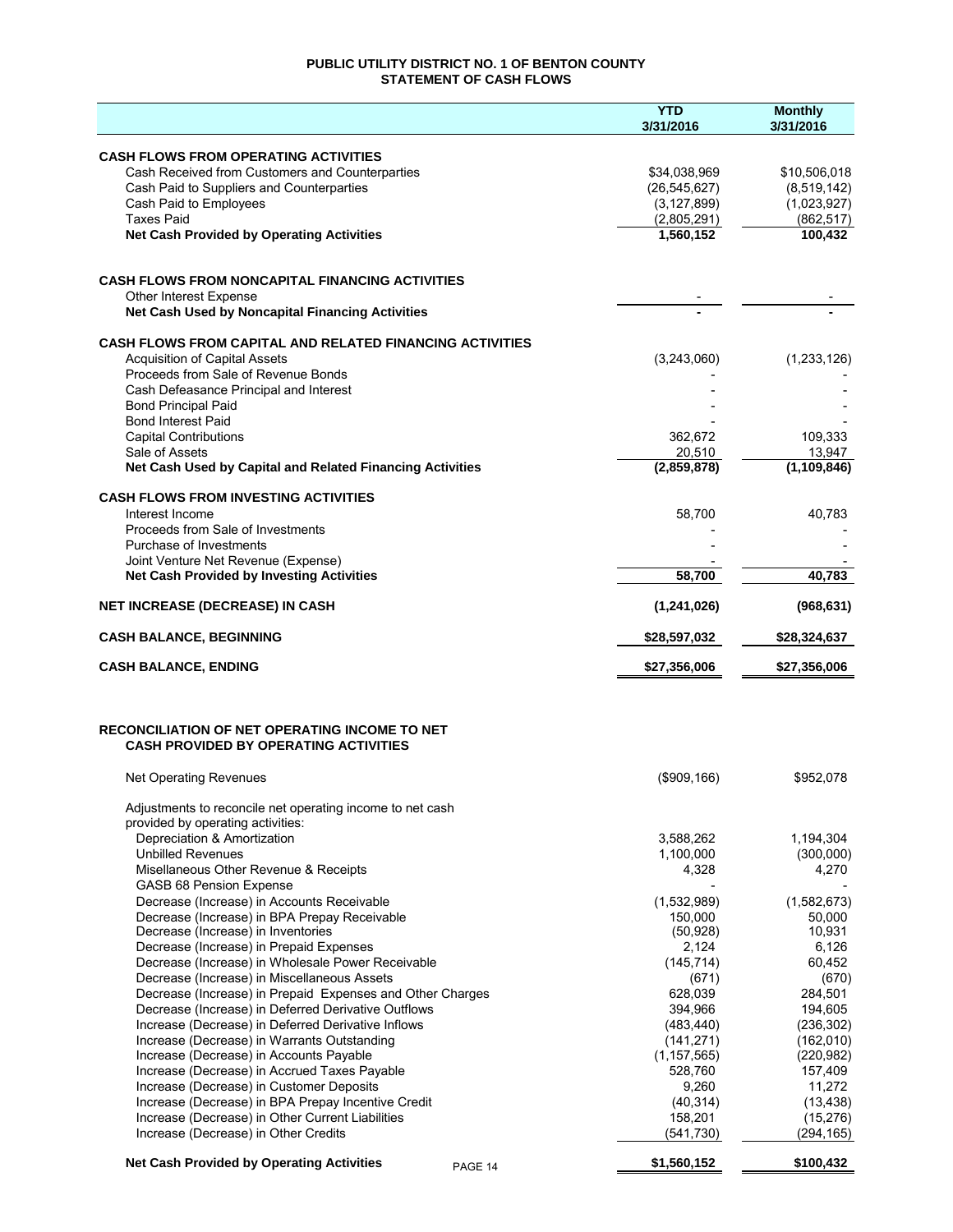### **PUBLIC UTILITY DISTRICT NO. 1 OF BENTON COUNTY WEATHER STATISTICS March 31, 2016**





2015 - - - 13 910 7,895 16,797 13,850 6,885 1,115 89 - 47,554

| 13-yr Avg |                                                     |            |        |        | 13           | 699   | 3,264                                   | 9,836 | 13,155         | 7,180                                                               | 1,576 | 62     |            | 35,783  |
|-----------|-----------------------------------------------------|------------|--------|--------|--------------|-------|-----------------------------------------|-------|----------------|---------------------------------------------------------------------|-------|--------|------------|---------|
| HDDS      | 1,400<br>1,200<br>1,000<br>800<br>600<br>400<br>200 |            |        |        | $-2014/2015$ |       | 2015/2016                               |       |                | Cumulative Heating Degree Days (HDDs) for Each Day of Billing Cycle |       |        |            |         |
|           |                                                     | 0<br>April | May    |        | July<br>June |       | Sept<br>Aug                             |       | Oct            | Nov                                                                 | Dec   | Jan    | Feb        | Mar     |
|           |                                                     |            |        |        |              |       | <b>Heating Degree Days by Month</b>     |       |                |                                                                     |       |        |            |         |
| Year      |                                                     | Jan        | Feb    | March  | April        | May   | June                                    | July  | Aug            | Sept                                                                | Oct   | Nov    | <b>Dec</b> | Total   |
| 2016      |                                                     | 938        | 631    | 526    |              |       |                                         |       |                |                                                                     |       |        |            | 2,095   |
| 2015      |                                                     | 951        | 551    | 419    | 313          | 71    | $\overline{\phantom{a}}$                | ٠     | ۰              | 61                                                                  | 170   | 755    | 937        | 4,228   |
| 13-yr Avg |                                                     | 1,000      | 755    | 566    | 369          | 145   | 27                                      | 0     | $\overline{2}$ | 49                                                                  | 342   | 770    | 1,045      | 5,069   |
|           |                                                     |            |        |        |              |       | <b>Cumulative HDDs in Billing Cycle</b> |       |                |                                                                     |       |        |            |         |
| 2016      |                                                     | 31,646     | 23,061 | 18,271 |              |       |                                         |       |                |                                                                     |       |        |            | 72,978  |
| 2015      |                                                     | 28,758     | 21,748 | 17,114 | 11,048       | 5,847 | 660                                     | ٠     |                | 810                                                                 | 2,771 | 12,264 | 27,739     | 128,759 |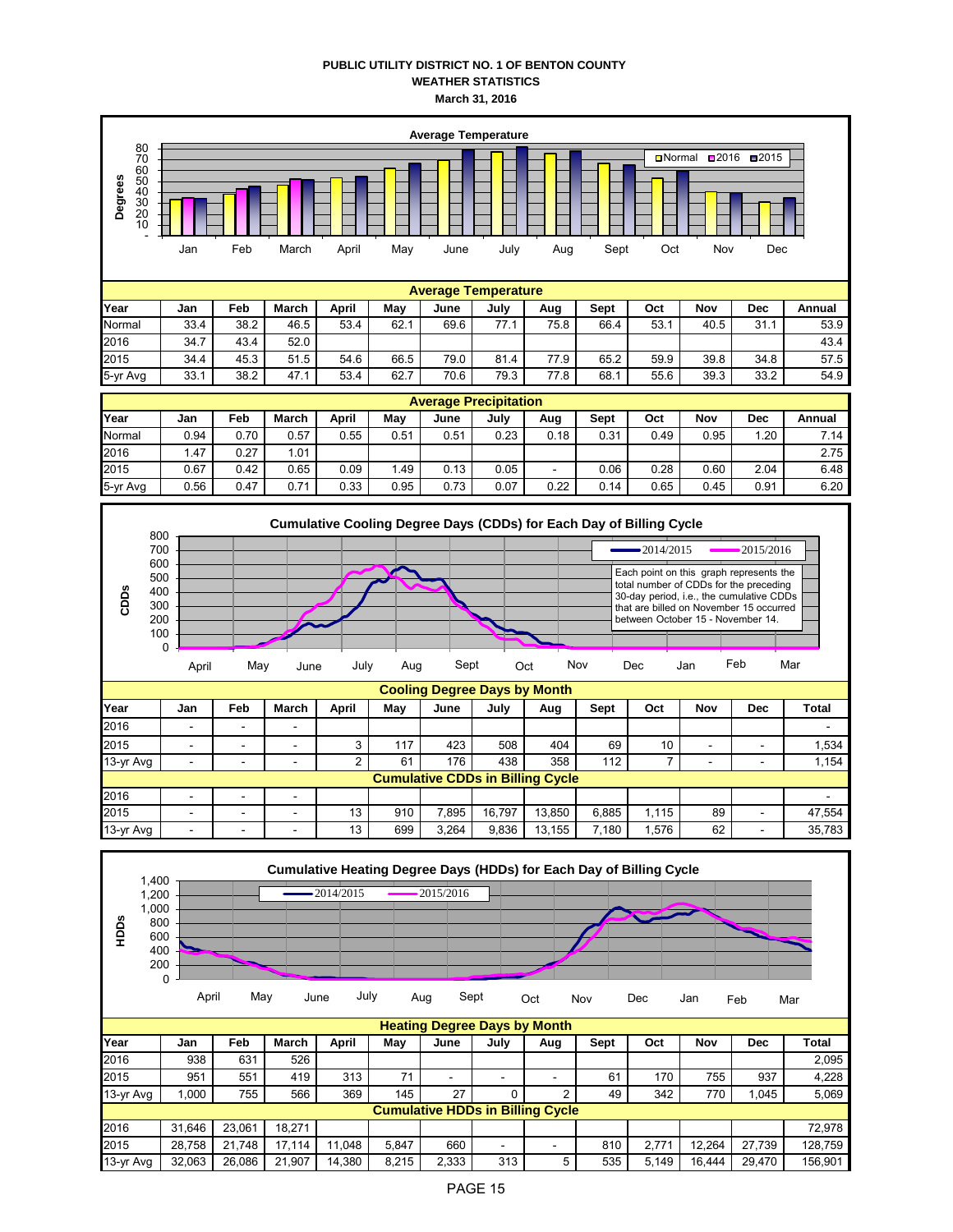#### **PUBLIC UTILITY DISTRICT NO. 1 OF BENTON COUNTY BROADBAND SUMMARY**

#### *March Highlights*

### Pay Plus Benefits upgraded their connection at its Quinault location to 50Mbps. Blue Dog RV upgraded to 100Mbps and Conagra upgraded to 250Mbps.

| <b>ACTUALS</b><br><b>Budget</b><br><b>Inception</b><br>2016 Budget<br><b>YTD</b><br>Jan<br>Feb<br><b>March</b><br><b>April</b><br>May<br>July<br><b>Sept</b><br>Oct<br><b>Nov</b><br><b>Dec</b><br><b>Variance</b><br>to Date<br>June<br><b>August</b><br><b>OPERATING REVENUES</b><br>1,523,071<br>\$99,559<br>\$103,216<br>\$104,672<br>\$307,448<br>1,215,623<br>Ethernet<br>69,372<br>5,781<br>5,781<br>5,781<br>\$17,343<br>52,029<br><b>TDM</b><br>26<br>26<br>\$78<br>312<br>26<br>234<br>Wireless<br>1,800<br>Non-Recurring Charges<br>3,000<br>1,000<br>\$5,800<br>(5,800)<br>$\blacksquare$<br>Internet Transport Service<br>123,540<br>6,841<br>6,907<br>7,146<br>\$20,894<br>102,646<br>6,944<br>\$20,855<br><b>Fixed Wireless</b><br>82,779<br>6,958<br>6,953<br>61,924<br>43,595<br>\$130,103<br>281,642<br>43,405<br>43,102<br>151,539<br>Broadband Revenue - Other<br>164,560<br>169,289<br>168,671<br>\$502,520<br>2,080,716<br>Subtotal<br>NoaNet Maintenance Revenue<br>$\overline{\phantom{a}}$<br><b>Bad Debt Expense</b><br>164,560<br>168,671<br>2,080,716<br>169,289<br>\$502,520<br>1,578,196<br><b>Total Operating Revenues</b><br><b>OPERATING EXPENSES</b><br>Marketing & Business Development<br>$\overline{\phantom{a}}$<br>÷,<br>$\sim$<br>$\overline{\phantom{a}}$<br>$\sim$<br>$\blacksquare$<br>13,401<br>47,476<br>70,716<br>\$131,593<br>309,785<br>178,192<br><b>General Expenses</b><br>141,758<br>1,360<br>2,106<br>12,586<br>\$16,052<br>125,706<br>Other Maintenance<br>391,428<br>161<br>$\sim$<br>161.27<br>391,267<br>NOC Maintenance<br>10,763<br>1,893<br>243<br>\$12,899<br>(12, 899)<br>Wireless Maintenance<br>$\overline{\phantom{a}}$<br>842,971<br>25,524<br>51,636<br>83,545<br>\$160,705<br>Subtotal<br>682,266<br>$\sim$<br>NoaNet Maintenance Expense<br>\$0<br>$\blacksquare$<br>$\sim$<br>$\sim$<br>$\sim$<br>$\sim$<br>\$272,880<br>886,520<br>97,106<br>93,729<br>82,045<br>Depreciation<br>613,640<br>9,001,387<br>1,729,491<br>122,630<br>145,365<br>165,590<br>\$433,585<br>1,295,906<br>17,943,051<br><b>Total Operating Expenses</b><br><b>OPERATING INCOME (LOSS)</b><br>351,225<br>41,929<br>23,925<br>3,081<br>\$68,935<br>282,290<br><b>NONOPERATING REVENUES &amp; EXPENSES</b><br>Internal Interest due to Power Business Unit <sup>(1)</sup><br>(362, 982)<br>(30, 136)<br>(29, 831)<br>(29, 749)<br>(\$89,716)<br>273,266<br><b>CAPITAL CONTRIBUTIONS</b><br>Contributions in Aid of Broadband<br>10,000<br>8,200<br>27,550<br>\$35,750<br>25,750<br>4,732,179<br><b>BTOP</b><br>2,282,671<br>$\sim$<br>$\sim$<br><b>INTERNAL NET INCOME (LOSS)</b><br>(\$1,757)<br>\$19,993<br>21,644<br>(26, 668)<br>\$14,969<br>\$581,306<br>\$3,159,092<br><b>Member Assessments</b><br>$\overline{\phantom{a}}$<br>Membership Support<br>86<br>54<br>\$139<br>113,458<br>٠<br>53.50<br><b>Total NoaNet Costs</b><br>85.67<br>\$139<br>( \$139)<br>$\sim$<br>٠<br>\$924,936<br>\$5,392<br>\$31,275<br>\$57,973<br>\$94,640<br>\$830,296<br>\$19,878,488 |                                             |           |           |         |        |  |  |  |  |  |  |  |           |  |                |
|----------------------------------------------------------------------------------------------------------------------------------------------------------------------------------------------------------------------------------------------------------------------------------------------------------------------------------------------------------------------------------------------------------------------------------------------------------------------------------------------------------------------------------------------------------------------------------------------------------------------------------------------------------------------------------------------------------------------------------------------------------------------------------------------------------------------------------------------------------------------------------------------------------------------------------------------------------------------------------------------------------------------------------------------------------------------------------------------------------------------------------------------------------------------------------------------------------------------------------------------------------------------------------------------------------------------------------------------------------------------------------------------------------------------------------------------------------------------------------------------------------------------------------------------------------------------------------------------------------------------------------------------------------------------------------------------------------------------------------------------------------------------------------------------------------------------------------------------------------------------------------------------------------------------------------------------------------------------------------------------------------------------------------------------------------------------------------------------------------------------------------------------------------------------------------------------------------------------------------------------------------------------------------------------------------------------------------------------------------------------------------------------------------------------------------------------------------------------------------------------------------------------------------------------------------------------------------------------------------------------------------------------------------------------------------------------------------------------------------------------------------------------------------------------------------------------------------------------------------------------------------------------------------------------------------------------------------------------------------------------------------------------|---------------------------------------------|-----------|-----------|---------|--------|--|--|--|--|--|--|--|-----------|--|----------------|
| <b>NOANET COSTS</b><br><b>CAPITAL EXPENDITURES</b>                                                                                                                                                                                                                                                                                                                                                                                                                                                                                                                                                                                                                                                                                                                                                                                                                                                                                                                                                                                                                                                                                                                                                                                                                                                                                                                                                                                                                                                                                                                                                                                                                                                                                                                                                                                                                                                                                                                                                                                                                                                                                                                                                                                                                                                                                                                                                                                                                                                                                                                                                                                                                                                                                                                                                                                                                                                                                                                                                                   |                                             |           |           |         |        |  |  |  |  |  |  |  |           |  |                |
|                                                                                                                                                                                                                                                                                                                                                                                                                                                                                                                                                                                                                                                                                                                                                                                                                                                                                                                                                                                                                                                                                                                                                                                                                                                                                                                                                                                                                                                                                                                                                                                                                                                                                                                                                                                                                                                                                                                                                                                                                                                                                                                                                                                                                                                                                                                                                                                                                                                                                                                                                                                                                                                                                                                                                                                                                                                                                                                                                                                                                      |                                             |           |           |         |        |  |  |  |  |  |  |  |           |  |                |
|                                                                                                                                                                                                                                                                                                                                                                                                                                                                                                                                                                                                                                                                                                                                                                                                                                                                                                                                                                                                                                                                                                                                                                                                                                                                                                                                                                                                                                                                                                                                                                                                                                                                                                                                                                                                                                                                                                                                                                                                                                                                                                                                                                                                                                                                                                                                                                                                                                                                                                                                                                                                                                                                                                                                                                                                                                                                                                                                                                                                                      |                                             |           |           |         |        |  |  |  |  |  |  |  |           |  |                |
|                                                                                                                                                                                                                                                                                                                                                                                                                                                                                                                                                                                                                                                                                                                                                                                                                                                                                                                                                                                                                                                                                                                                                                                                                                                                                                                                                                                                                                                                                                                                                                                                                                                                                                                                                                                                                                                                                                                                                                                                                                                                                                                                                                                                                                                                                                                                                                                                                                                                                                                                                                                                                                                                                                                                                                                                                                                                                                                                                                                                                      |                                             |           |           |         |        |  |  |  |  |  |  |  |           |  |                |
|                                                                                                                                                                                                                                                                                                                                                                                                                                                                                                                                                                                                                                                                                                                                                                                                                                                                                                                                                                                                                                                                                                                                                                                                                                                                                                                                                                                                                                                                                                                                                                                                                                                                                                                                                                                                                                                                                                                                                                                                                                                                                                                                                                                                                                                                                                                                                                                                                                                                                                                                                                                                                                                                                                                                                                                                                                                                                                                                                                                                                      |                                             |           |           |         |        |  |  |  |  |  |  |  |           |  |                |
|                                                                                                                                                                                                                                                                                                                                                                                                                                                                                                                                                                                                                                                                                                                                                                                                                                                                                                                                                                                                                                                                                                                                                                                                                                                                                                                                                                                                                                                                                                                                                                                                                                                                                                                                                                                                                                                                                                                                                                                                                                                                                                                                                                                                                                                                                                                                                                                                                                                                                                                                                                                                                                                                                                                                                                                                                                                                                                                                                                                                                      |                                             |           |           |         |        |  |  |  |  |  |  |  |           |  |                |
|                                                                                                                                                                                                                                                                                                                                                                                                                                                                                                                                                                                                                                                                                                                                                                                                                                                                                                                                                                                                                                                                                                                                                                                                                                                                                                                                                                                                                                                                                                                                                                                                                                                                                                                                                                                                                                                                                                                                                                                                                                                                                                                                                                                                                                                                                                                                                                                                                                                                                                                                                                                                                                                                                                                                                                                                                                                                                                                                                                                                                      |                                             |           |           |         |        |  |  |  |  |  |  |  |           |  |                |
|                                                                                                                                                                                                                                                                                                                                                                                                                                                                                                                                                                                                                                                                                                                                                                                                                                                                                                                                                                                                                                                                                                                                                                                                                                                                                                                                                                                                                                                                                                                                                                                                                                                                                                                                                                                                                                                                                                                                                                                                                                                                                                                                                                                                                                                                                                                                                                                                                                                                                                                                                                                                                                                                                                                                                                                                                                                                                                                                                                                                                      |                                             |           |           |         |        |  |  |  |  |  |  |  |           |  |                |
|                                                                                                                                                                                                                                                                                                                                                                                                                                                                                                                                                                                                                                                                                                                                                                                                                                                                                                                                                                                                                                                                                                                                                                                                                                                                                                                                                                                                                                                                                                                                                                                                                                                                                                                                                                                                                                                                                                                                                                                                                                                                                                                                                                                                                                                                                                                                                                                                                                                                                                                                                                                                                                                                                                                                                                                                                                                                                                                                                                                                                      |                                             |           |           |         |        |  |  |  |  |  |  |  |           |  |                |
|                                                                                                                                                                                                                                                                                                                                                                                                                                                                                                                                                                                                                                                                                                                                                                                                                                                                                                                                                                                                                                                                                                                                                                                                                                                                                                                                                                                                                                                                                                                                                                                                                                                                                                                                                                                                                                                                                                                                                                                                                                                                                                                                                                                                                                                                                                                                                                                                                                                                                                                                                                                                                                                                                                                                                                                                                                                                                                                                                                                                                      |                                             |           |           |         |        |  |  |  |  |  |  |  |           |  |                |
|                                                                                                                                                                                                                                                                                                                                                                                                                                                                                                                                                                                                                                                                                                                                                                                                                                                                                                                                                                                                                                                                                                                                                                                                                                                                                                                                                                                                                                                                                                                                                                                                                                                                                                                                                                                                                                                                                                                                                                                                                                                                                                                                                                                                                                                                                                                                                                                                                                                                                                                                                                                                                                                                                                                                                                                                                                                                                                                                                                                                                      |                                             |           |           |         |        |  |  |  |  |  |  |  |           |  |                |
|                                                                                                                                                                                                                                                                                                                                                                                                                                                                                                                                                                                                                                                                                                                                                                                                                                                                                                                                                                                                                                                                                                                                                                                                                                                                                                                                                                                                                                                                                                                                                                                                                                                                                                                                                                                                                                                                                                                                                                                                                                                                                                                                                                                                                                                                                                                                                                                                                                                                                                                                                                                                                                                                                                                                                                                                                                                                                                                                                                                                                      |                                             |           |           |         |        |  |  |  |  |  |  |  |           |  |                |
|                                                                                                                                                                                                                                                                                                                                                                                                                                                                                                                                                                                                                                                                                                                                                                                                                                                                                                                                                                                                                                                                                                                                                                                                                                                                                                                                                                                                                                                                                                                                                                                                                                                                                                                                                                                                                                                                                                                                                                                                                                                                                                                                                                                                                                                                                                                                                                                                                                                                                                                                                                                                                                                                                                                                                                                                                                                                                                                                                                                                                      |                                             |           |           |         |        |  |  |  |  |  |  |  |           |  | 14,526,396     |
|                                                                                                                                                                                                                                                                                                                                                                                                                                                                                                                                                                                                                                                                                                                                                                                                                                                                                                                                                                                                                                                                                                                                                                                                                                                                                                                                                                                                                                                                                                                                                                                                                                                                                                                                                                                                                                                                                                                                                                                                                                                                                                                                                                                                                                                                                                                                                                                                                                                                                                                                                                                                                                                                                                                                                                                                                                                                                                                                                                                                                      |                                             |           |           |         |        |  |  |  |  |  |  |  |           |  |                |
|                                                                                                                                                                                                                                                                                                                                                                                                                                                                                                                                                                                                                                                                                                                                                                                                                                                                                                                                                                                                                                                                                                                                                                                                                                                                                                                                                                                                                                                                                                                                                                                                                                                                                                                                                                                                                                                                                                                                                                                                                                                                                                                                                                                                                                                                                                                                                                                                                                                                                                                                                                                                                                                                                                                                                                                                                                                                                                                                                                                                                      |                                             |           |           |         |        |  |  |  |  |  |  |  |           |  |                |
|                                                                                                                                                                                                                                                                                                                                                                                                                                                                                                                                                                                                                                                                                                                                                                                                                                                                                                                                                                                                                                                                                                                                                                                                                                                                                                                                                                                                                                                                                                                                                                                                                                                                                                                                                                                                                                                                                                                                                                                                                                                                                                                                                                                                                                                                                                                                                                                                                                                                                                                                                                                                                                                                                                                                                                                                                                                                                                                                                                                                                      |                                             |           |           |         |        |  |  |  |  |  |  |  |           |  |                |
|                                                                                                                                                                                                                                                                                                                                                                                                                                                                                                                                                                                                                                                                                                                                                                                                                                                                                                                                                                                                                                                                                                                                                                                                                                                                                                                                                                                                                                                                                                                                                                                                                                                                                                                                                                                                                                                                                                                                                                                                                                                                                                                                                                                                                                                                                                                                                                                                                                                                                                                                                                                                                                                                                                                                                                                                                                                                                                                                                                                                                      |                                             |           |           |         |        |  |  |  |  |  |  |  |           |  |                |
|                                                                                                                                                                                                                                                                                                                                                                                                                                                                                                                                                                                                                                                                                                                                                                                                                                                                                                                                                                                                                                                                                                                                                                                                                                                                                                                                                                                                                                                                                                                                                                                                                                                                                                                                                                                                                                                                                                                                                                                                                                                                                                                                                                                                                                                                                                                                                                                                                                                                                                                                                                                                                                                                                                                                                                                                                                                                                                                                                                                                                      |                                             |           |           |         |        |  |  |  |  |  |  |  |           |  |                |
|                                                                                                                                                                                                                                                                                                                                                                                                                                                                                                                                                                                                                                                                                                                                                                                                                                                                                                                                                                                                                                                                                                                                                                                                                                                                                                                                                                                                                                                                                                                                                                                                                                                                                                                                                                                                                                                                                                                                                                                                                                                                                                                                                                                                                                                                                                                                                                                                                                                                                                                                                                                                                                                                                                                                                                                                                                                                                                                                                                                                                      |                                             |           |           |         |        |  |  |  |  |  |  |  |           |  |                |
|                                                                                                                                                                                                                                                                                                                                                                                                                                                                                                                                                                                                                                                                                                                                                                                                                                                                                                                                                                                                                                                                                                                                                                                                                                                                                                                                                                                                                                                                                                                                                                                                                                                                                                                                                                                                                                                                                                                                                                                                                                                                                                                                                                                                                                                                                                                                                                                                                                                                                                                                                                                                                                                                                                                                                                                                                                                                                                                                                                                                                      |                                             |           |           |         |        |  |  |  |  |  |  |  |           |  | 8,941,664      |
|                                                                                                                                                                                                                                                                                                                                                                                                                                                                                                                                                                                                                                                                                                                                                                                                                                                                                                                                                                                                                                                                                                                                                                                                                                                                                                                                                                                                                                                                                                                                                                                                                                                                                                                                                                                                                                                                                                                                                                                                                                                                                                                                                                                                                                                                                                                                                                                                                                                                                                                                                                                                                                                                                                                                                                                                                                                                                                                                                                                                                      |                                             |           |           |         |        |  |  |  |  |  |  |  |           |  |                |
|                                                                                                                                                                                                                                                                                                                                                                                                                                                                                                                                                                                                                                                                                                                                                                                                                                                                                                                                                                                                                                                                                                                                                                                                                                                                                                                                                                                                                                                                                                                                                                                                                                                                                                                                                                                                                                                                                                                                                                                                                                                                                                                                                                                                                                                                                                                                                                                                                                                                                                                                                                                                                                                                                                                                                                                                                                                                                                                                                                                                                      |                                             |           |           |         |        |  |  |  |  |  |  |  |           |  |                |
|                                                                                                                                                                                                                                                                                                                                                                                                                                                                                                                                                                                                                                                                                                                                                                                                                                                                                                                                                                                                                                                                                                                                                                                                                                                                                                                                                                                                                                                                                                                                                                                                                                                                                                                                                                                                                                                                                                                                                                                                                                                                                                                                                                                                                                                                                                                                                                                                                                                                                                                                                                                                                                                                                                                                                                                                                                                                                                                                                                                                                      |                                             |           |           |         |        |  |  |  |  |  |  |  |           |  |                |
|                                                                                                                                                                                                                                                                                                                                                                                                                                                                                                                                                                                                                                                                                                                                                                                                                                                                                                                                                                                                                                                                                                                                                                                                                                                                                                                                                                                                                                                                                                                                                                                                                                                                                                                                                                                                                                                                                                                                                                                                                                                                                                                                                                                                                                                                                                                                                                                                                                                                                                                                                                                                                                                                                                                                                                                                                                                                                                                                                                                                                      |                                             |           |           |         |        |  |  |  |  |  |  |  |           |  | (3, 416, 655)  |
|                                                                                                                                                                                                                                                                                                                                                                                                                                                                                                                                                                                                                                                                                                                                                                                                                                                                                                                                                                                                                                                                                                                                                                                                                                                                                                                                                                                                                                                                                                                                                                                                                                                                                                                                                                                                                                                                                                                                                                                                                                                                                                                                                                                                                                                                                                                                                                                                                                                                                                                                                                                                                                                                                                                                                                                                                                                                                                                                                                                                                      |                                             |           |           |         |        |  |  |  |  |  |  |  |           |  | (5,634,574)    |
|                                                                                                                                                                                                                                                                                                                                                                                                                                                                                                                                                                                                                                                                                                                                                                                                                                                                                                                                                                                                                                                                                                                                                                                                                                                                                                                                                                                                                                                                                                                                                                                                                                                                                                                                                                                                                                                                                                                                                                                                                                                                                                                                                                                                                                                                                                                                                                                                                                                                                                                                                                                                                                                                                                                                                                                                                                                                                                                                                                                                                      |                                             |           |           |         |        |  |  |  |  |  |  |  |           |  |                |
|                                                                                                                                                                                                                                                                                                                                                                                                                                                                                                                                                                                                                                                                                                                                                                                                                                                                                                                                                                                                                                                                                                                                                                                                                                                                                                                                                                                                                                                                                                                                                                                                                                                                                                                                                                                                                                                                                                                                                                                                                                                                                                                                                                                                                                                                                                                                                                                                                                                                                                                                                                                                                                                                                                                                                                                                                                                                                                                                                                                                                      |                                             |           |           |         |        |  |  |  |  |  |  |  |           |  |                |
|                                                                                                                                                                                                                                                                                                                                                                                                                                                                                                                                                                                                                                                                                                                                                                                                                                                                                                                                                                                                                                                                                                                                                                                                                                                                                                                                                                                                                                                                                                                                                                                                                                                                                                                                                                                                                                                                                                                                                                                                                                                                                                                                                                                                                                                                                                                                                                                                                                                                                                                                                                                                                                                                                                                                                                                                                                                                                                                                                                                                                      |                                             |           |           |         |        |  |  |  |  |  |  |  |           |  |                |
|                                                                                                                                                                                                                                                                                                                                                                                                                                                                                                                                                                                                                                                                                                                                                                                                                                                                                                                                                                                                                                                                                                                                                                                                                                                                                                                                                                                                                                                                                                                                                                                                                                                                                                                                                                                                                                                                                                                                                                                                                                                                                                                                                                                                                                                                                                                                                                                                                                                                                                                                                                                                                                                                                                                                                                                                                                                                                                                                                                                                                      |                                             |           |           |         |        |  |  |  |  |  |  |  |           |  | (2,036,379)    |
|                                                                                                                                                                                                                                                                                                                                                                                                                                                                                                                                                                                                                                                                                                                                                                                                                                                                                                                                                                                                                                                                                                                                                                                                                                                                                                                                                                                                                                                                                                                                                                                                                                                                                                                                                                                                                                                                                                                                                                                                                                                                                                                                                                                                                                                                                                                                                                                                                                                                                                                                                                                                                                                                                                                                                                                                                                                                                                                                                                                                                      |                                             |           |           |         |        |  |  |  |  |  |  |  |           |  |                |
|                                                                                                                                                                                                                                                                                                                                                                                                                                                                                                                                                                                                                                                                                                                                                                                                                                                                                                                                                                                                                                                                                                                                                                                                                                                                                                                                                                                                                                                                                                                                                                                                                                                                                                                                                                                                                                                                                                                                                                                                                                                                                                                                                                                                                                                                                                                                                                                                                                                                                                                                                                                                                                                                                                                                                                                                                                                                                                                                                                                                                      |                                             |           |           |         |        |  |  |  |  |  |  |  |           |  |                |
|                                                                                                                                                                                                                                                                                                                                                                                                                                                                                                                                                                                                                                                                                                                                                                                                                                                                                                                                                                                                                                                                                                                                                                                                                                                                                                                                                                                                                                                                                                                                                                                                                                                                                                                                                                                                                                                                                                                                                                                                                                                                                                                                                                                                                                                                                                                                                                                                                                                                                                                                                                                                                                                                                                                                                                                                                                                                                                                                                                                                                      |                                             |           |           |         |        |  |  |  |  |  |  |  |           |  |                |
|                                                                                                                                                                                                                                                                                                                                                                                                                                                                                                                                                                                                                                                                                                                                                                                                                                                                                                                                                                                                                                                                                                                                                                                                                                                                                                                                                                                                                                                                                                                                                                                                                                                                                                                                                                                                                                                                                                                                                                                                                                                                                                                                                                                                                                                                                                                                                                                                                                                                                                                                                                                                                                                                                                                                                                                                                                                                                                                                                                                                                      |                                             |           |           |         |        |  |  |  |  |  |  |  |           |  |                |
|                                                                                                                                                                                                                                                                                                                                                                                                                                                                                                                                                                                                                                                                                                                                                                                                                                                                                                                                                                                                                                                                                                                                                                                                                                                                                                                                                                                                                                                                                                                                                                                                                                                                                                                                                                                                                                                                                                                                                                                                                                                                                                                                                                                                                                                                                                                                                                                                                                                                                                                                                                                                                                                                                                                                                                                                                                                                                                                                                                                                                      |                                             |           |           |         |        |  |  |  |  |  |  |  |           |  | \$3,272,550    |
|                                                                                                                                                                                                                                                                                                                                                                                                                                                                                                                                                                                                                                                                                                                                                                                                                                                                                                                                                                                                                                                                                                                                                                                                                                                                                                                                                                                                                                                                                                                                                                                                                                                                                                                                                                                                                                                                                                                                                                                                                                                                                                                                                                                                                                                                                                                                                                                                                                                                                                                                                                                                                                                                                                                                                                                                                                                                                                                                                                                                                      |                                             |           |           |         |        |  |  |  |  |  |  |  |           |  |                |
|                                                                                                                                                                                                                                                                                                                                                                                                                                                                                                                                                                                                                                                                                                                                                                                                                                                                                                                                                                                                                                                                                                                                                                                                                                                                                                                                                                                                                                                                                                                                                                                                                                                                                                                                                                                                                                                                                                                                                                                                                                                                                                                                                                                                                                                                                                                                                                                                                                                                                                                                                                                                                                                                                                                                                                                                                                                                                                                                                                                                                      | NET CASH (TO)/FROM BROADBAND <sup>(2)</sup> | \$322,809 | \$141,758 | 113,928 | 27,100 |  |  |  |  |  |  |  | \$282,785 |  | (\$10,551,456) |

#### *Value of Internal Usage of Fiber*

| <b>Administrative Services</b> | 72.000    | 6.000  | 6.000  | 6,000  |  |  |  |   |                          | 18,000 |
|--------------------------------|-----------|--------|--------|--------|--|--|--|---|--------------------------|--------|
| <b>SCADA Services</b>          | 78.000    | 6.500  | 6.500  | 6.500  |  |  |  |   |                          | 19.500 |
| <b>Total Avoided Costs</b>     | \$150.000 | 12.500 | 12.500 | 12,500 |  |  |  | - | $\overline{\phantom{a}}$ | 37,500 |

(1) Internal interest budget is estimated based on cash flow projections (an interest rate of 3.6% is being used).

(2) Includes excess of revenues over operating costs, capital expenditures and NoaNet assessments; excludes depreciation and internal interest to Electric System